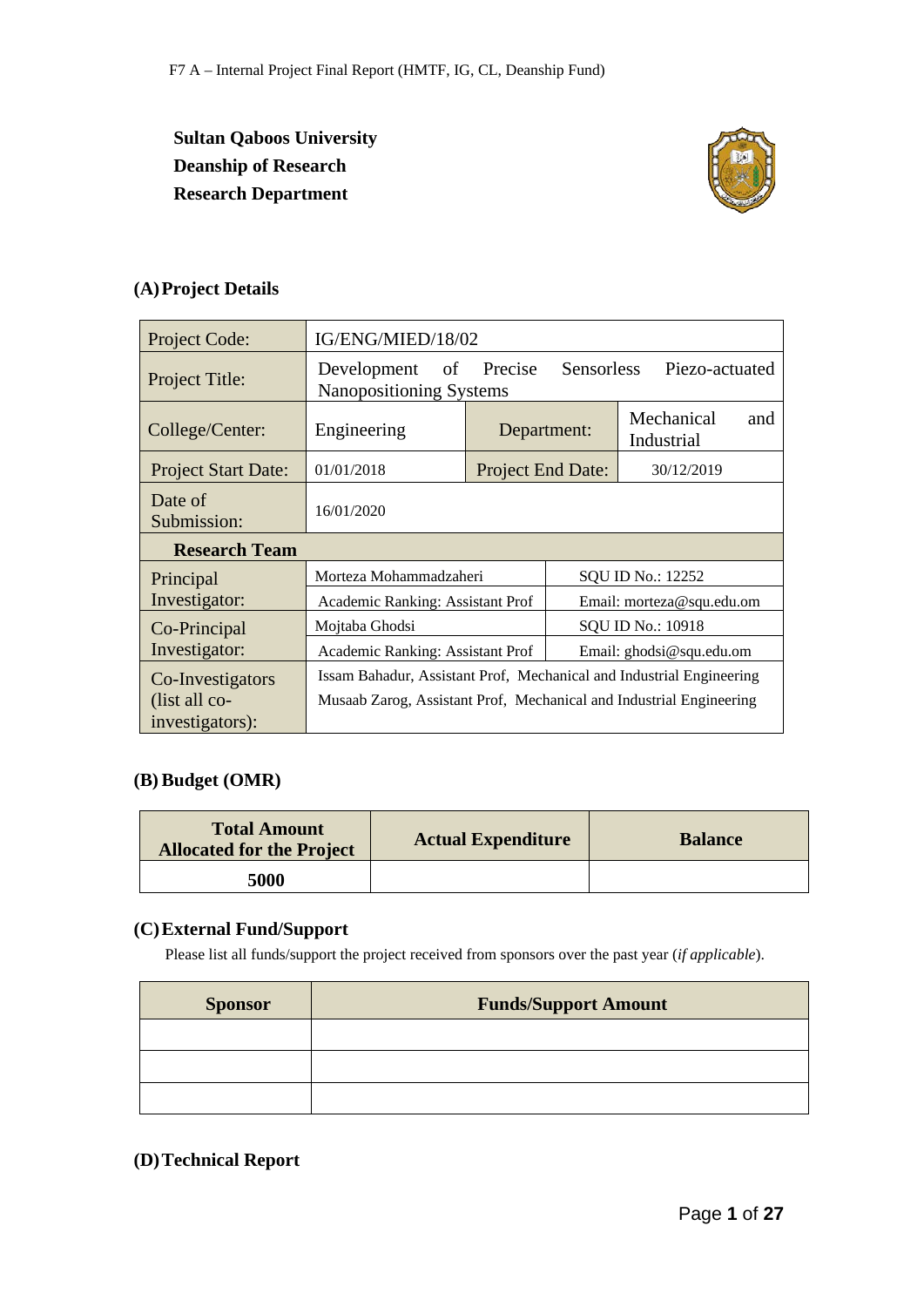### **Executive summary: Please detail the progress that has been made on the project (***min 500 words***)**

The project aimed at design of a precise sensorless nanopositioning systems with use of piezoelectric actuators. Nanopositioning has a wide variety of high tech applications. The major task in nanopositioning is to control displacement/position of the actuator. Piezoelectric actuators are the most precise actuators for nanopositioning. Feedback position control systems need displacement/position sensors, and these sensors are the major source of cost and operation limit in nanopositioning systems. For example, a capacitive displacement sensor (to be used for nanopositioning) is almost 20 times more expensive than a regular piezoelectric actuator. In addition, a lot of space, time and effort is needed to use these sensors.

It is known, since 1982, that for a wide operating area, charge of a piezoelectric actuator is proportional to its position. That is, a precise charge estimator can play the role of a displacement/position sensor. This research made a major progress in this area. The first practical charge estimator of piezoelectric actuators, for nanopositioning purposes, was introduced in 2006, with a capacitor in series with the actuator. However, in such a systems, a large portion of the applied voltage is taken by the aforementioned capacitor, namely voltage drop. Voltage drop is not used in excitation of the actuator. In 2010, a resistor (known as the sensing resistor) was suggested to replace the capacitor. This new method needed a digital processor for calculations (along with other components listed in Methodology). These charge estimators of piezoelectric actuators with sensing resistor (CEPASRs) showed smaller voltage drops and are being further developed. However, all reported CEPASR, before this project, used a fixed resistor for the entire operating area.

During research sponsored by this internal grant, the investigators first identified a rigorous design guideline/criterion for CEPASRs: the range of *VS* should be equal to the smallest input range of the analogue to the employed digital (A/D) converter. This guideline guarantees the maximum precision at the smallest possible voltage drop, as discussed in detail in Methodology section. Then, the investigators found that with a fixed resistor this guideline cannot be met for a wide operating area, as clearly shown in Figs. 2 and 3 in Methodology section. Thus, the idea of adaptive CEPASR was proposed: change of the sensing resistor with change of operating conditions.

Design of an adaptive CEPASR requires an algorithm to approximate the sensing resistor so that the aforementioned design guideline is met. This approximation problem was tackled with two approaches: analytical modelling and data driven modelling. Analytical modelling is based on the assumption that the piezoelectric can be approximated as a capacitor. The developed analytical model overestimates the sensing resistor in all operating area. As detailed in Methodology section, overestimation leads to loss of access to charge data for period of time, due to saturation of A/D converter, a serious consequence. Eight different data-driven methods were tried in this research including five Artificial Intelligence (AI) methods and three statistical methods. AI methods include Mutli Layer Perceptrion (MLP), Neurofuzzy network, Fully Connected Cascade (FCC) network and exact and efficient Radial Basis Function Network (RBFN). Statistical methods include linear modelling, cubic interpolation and averaging. MLP presented the best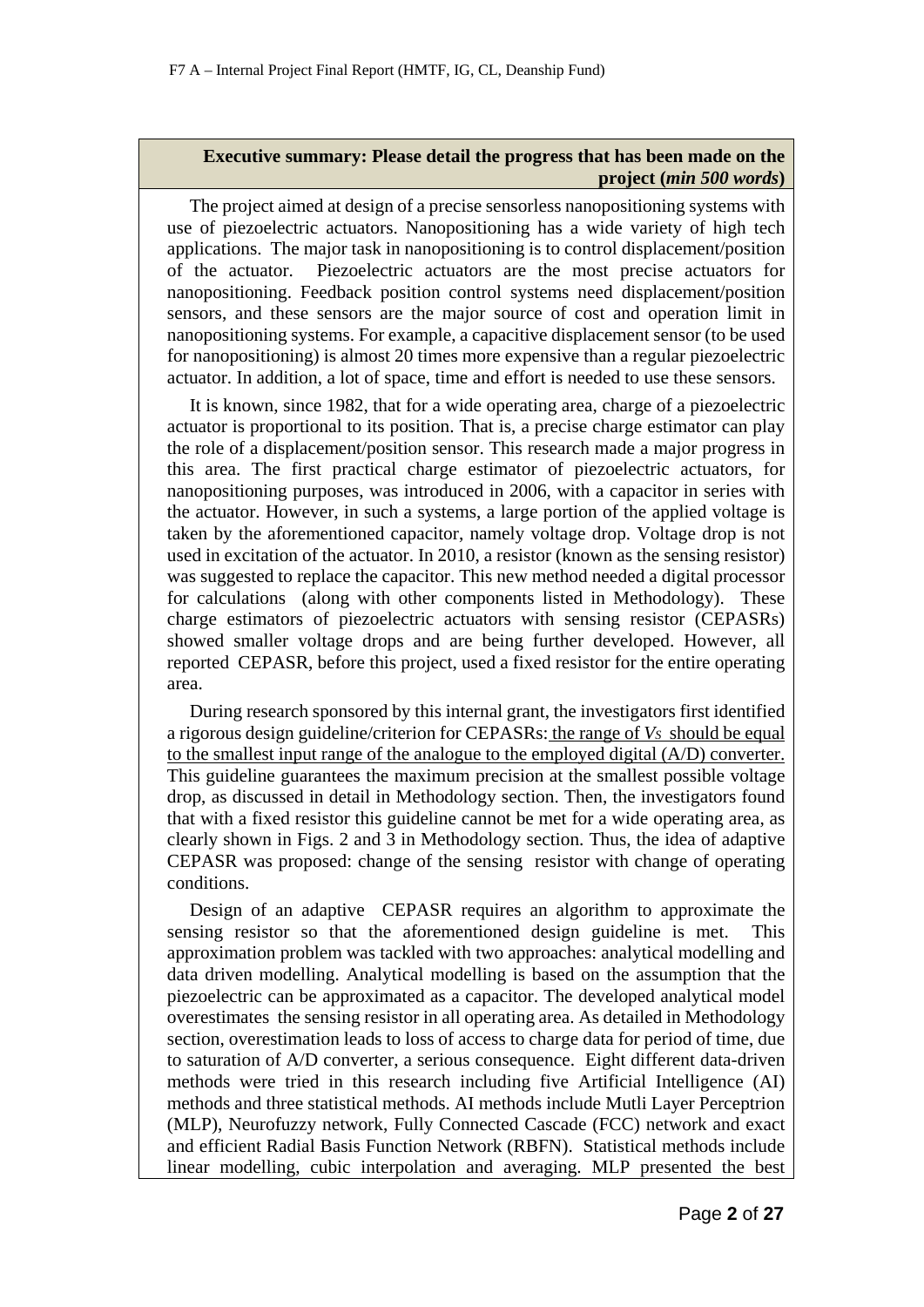approximation of the sensing resistance. However, in order to reduce the chance of overestimation to 1%, it is suggested to deduct MLP output from (3 ×estimation standard deviation+ estimation bias). With use of accurately approximated sensing resistors, a sensorless control systems was designed and implemented.

### **Introduction & Literature Review**

Nanopositioning is a core aspect of nanotechnology, aiming at control of motion at nanometre scale. This area of technology has various applications such as scanning probe microscopy [1] (e.g. atomic force microscopy [2]), cell manipulation [3], robotic surgery [4] and ultra-fine machining [5]. Different actuators have been used for nano/micropositioning e.g. worm gears [6], magnetostrictive actuators [7] and linear motors [8]. Amongst all, piezoelectric actuators are the least bulky and the most precise ones [9]. They are currently the most common actuators for nanopositioning and are likely to maintain this status for years [10].

The major task in piezo-actuated nanopositioning is accurate position control of (an unfixed point/surface of) the actuator [11]. The origin of (a point/surface) position is the location (of the same point/surface) when the actuator has not been subject to any excitation for a reasonably long period of time (e.g. some minutes), i.e. a piezoelectric actuator's position is its displacement from relaxing state. However, measurement of position needs costly and difficult to operate sensors [12]. An alternative is to estimate position based on easy to measure signals. There are three signals which may be of use for this purpose: 'charge' of the actuator, the voltage across the actuator or 'piezoelectric voltage', and the voltage induced in actuator electrodes, or 'induced voltage'. The latter is only applicable for piezoelectric tubes and has been shown that its use is not beneficial when piezoelectric voltage is available [13]. Piezoelectric voltage has major drawback: the relationship between an actuator's position and its piezoelectric voltage is nonlinear, complex and still under investigation [14-16]. A pioneer work reported that such nonlinearities can cause up to 40% error in position control of piezoelectric actuators [17]. On the other hand, experiments have indicated that charge of a piezoelectric actuator is proportional to its position for a wide area of operating [18-21]. That is, a charge estimator can replace a relatively expensive and troublesome position/displacement sensor. This possibility has motivated design of charge estimators for piezoelectric actuators [9, 22, 23].

All existing charge estimators need electrical element(s) (e.g. resistor(s) or capacitor(s)) in series with the piezoelectric actuator [14]. These elements take a portion of the excitation voltage. This portion, the voltage across the aforesaid elements, is not used to expand/contract the actuator. Such squandered voltage is called 'voltage drop'[20]. Bazghaleh et al, showed that charge estimators with sensing resistor have the least voltage drop among existing charge estimators of piezoelectric actuators [21]. Thus, these estimators are investigated and further developed in this research. Charge estimators of piezoelectric actuators with sensing resistor (CEPASRs) are widely called "digital charge estimators" [24], because, unlike other estimators, they cannot be implemented without digital processors.

CEPASRs often use a fixed sensing resistor, e.g. [12, 21, 25]. In Methodology section of this report, it is manifestly shown that such estimators encounter either a significant voltage drop or impreciseness dealing with extensive operating areas. Then, the observed dilemma is investigated, formulated and tackled.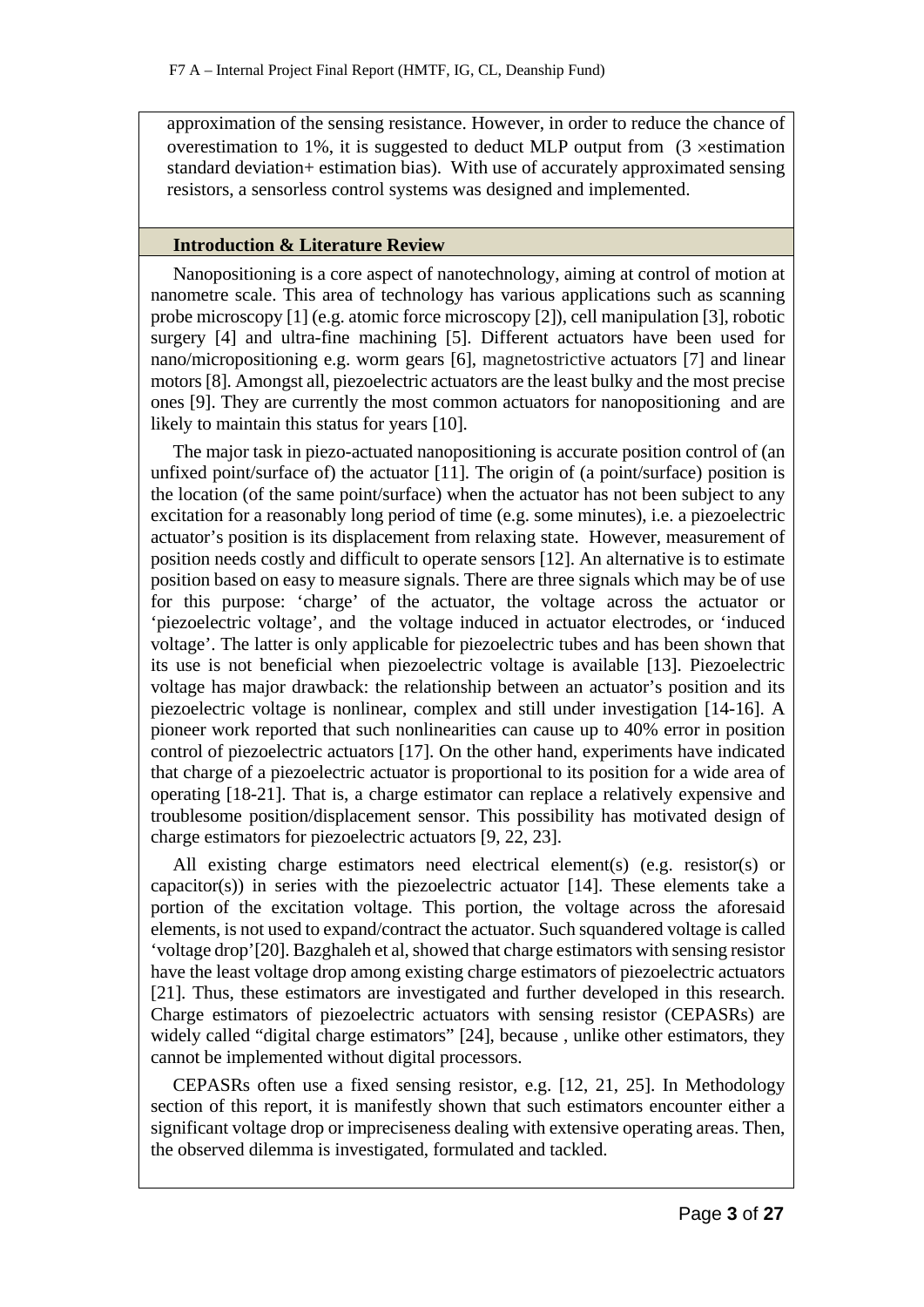#### **Methodology**

# **1- Piezo-actuated Nanopositioning Systems with CEPASR**

A number of piezo-actuated nanopositioning systems with CEPASR have been developed since 2010, e.g. the ones reported in [19, 21, 26]. Figure 1 is a schematic of a nanopositioning system with CEPASR, which works in operating areas where charge is proportional to position, or  $q_p = K_{dc} d$  (1)

where *qp* and *d* stand for piezoelectric actuator charge and position.



**Figure 1. A schematic of a piezo-actuated nanopositioning system with CEPASR. A/D (D/A) refer to analogue (digital) to digital (analogue) converter.**

In analogue part (outside the digital control system), almost entire current passing the actuator, *iP*, passes through the grounded sensing resistor, *RS*, and only a very minute current enters the digital controller:

$$
i_P \simeq \frac{V_S}{R_S},\tag{2}
$$

where *Vs* is the voltage across the sensing resistor: the sensing voltage. As a result, in Fig.1, if high pass filter is neglected, the voltage after block  $1/R_s$  equals *ip*, and its integral equals charge of the actuator. This charge is compared to the desired charge, and the error is fed to a voltage amplifier which plays the role of a P-action controller.

However, charge estimation faces an issue in practice: a nearly constant (low frequency) small bias voltage,  $V_b$ , happens to be added to  $V_s$ . [12] suggests that  $V_b$  is generated due to inherent imperfection of the analogue to digital converter (A/D in Fig 1) and dielectric leakage of the piezoelectric actuator. This bias voltage enters the digital controller together with *VS*. Tiny bias voltage is accumulated through integration and significantly affects the calculated charge within the digital controller. Thus, the estimated charge  $(\hat{q}_p)$  does not equal the real charge across the actuator ( $q_p$ ) ). This phenomenon, depicted in Fig.2, is called drift [12]:

$$
\hat{q}_P = \int \frac{V_s + V_b}{R_s} dt \neq \int \frac{V_s}{R_s} dt \approx q_P. \tag{3}
$$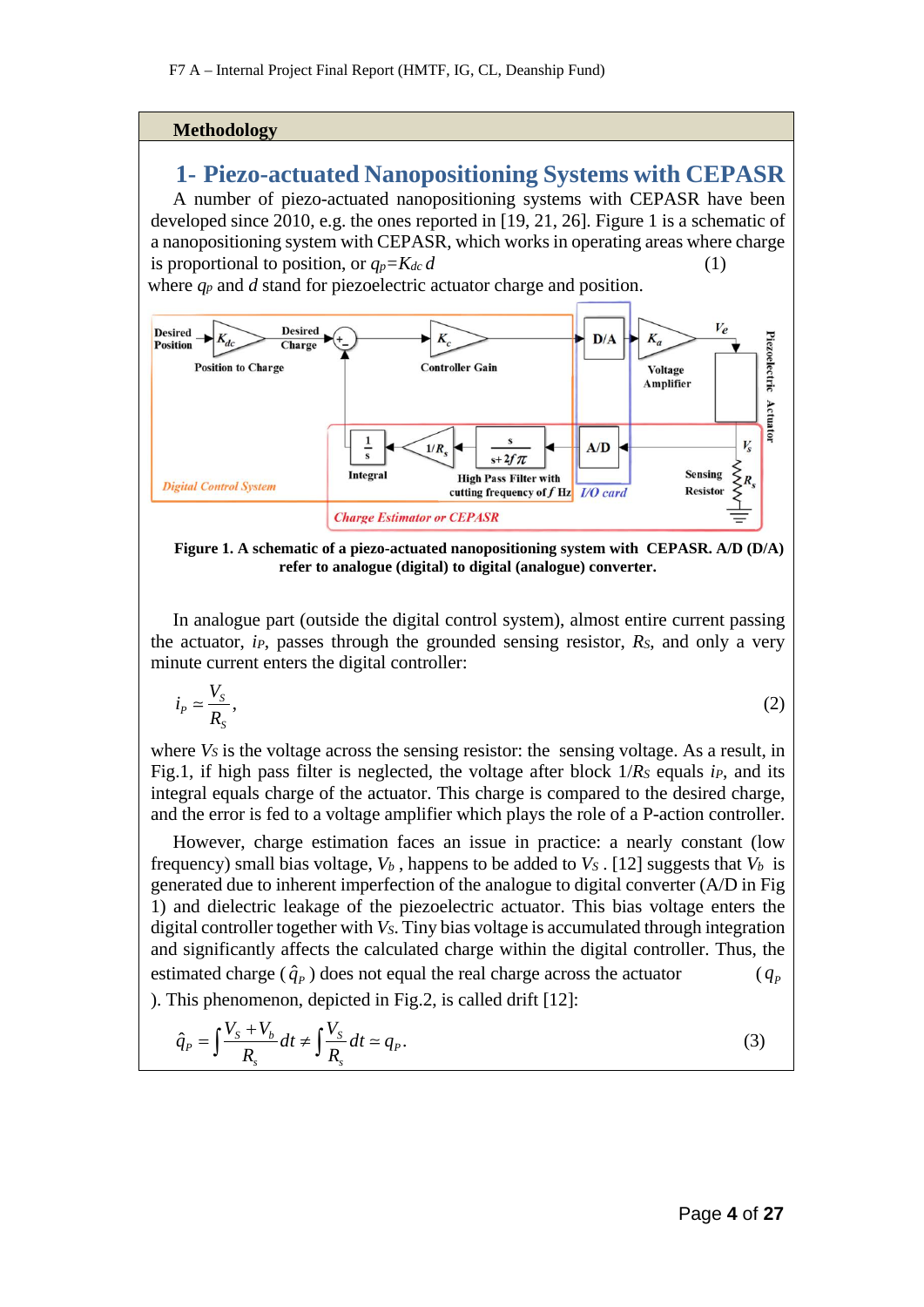

**Figure 2. Estimated charge of a piezoelectric stack actuator excited by voltage of Ve =12sin(50\*2**π**)t+12 V. Length and capacitance of the stack are 10 mm and 1.046** µ**F. RS =137.9** Ω **and filter cutting frequency is 5 Hz** 

Role of the high pass filter in Fig.1 is to remove the bias voltage to avoid drift, as shown in Fig.2. With use of a high pass filter with a high enough cutting frequency (e.g. 5 Hz for the actuator detailed in the legend of Fig. 2), a realistic estimation of charge/position is achievable.

# **2- A Design Guideline for CEPASR**

In this research, two rough design objectives of O1 and O2 are considered for CEPASRs:

O1- high precision

O2- low voltage drop

Resolution and input voltage range of A/D units of an I/O card play the major role in precision. Each A/D unit has *n* bits (resolution) and one or a number of range(s) for input voltage. For instance, an A/D may have 12 bits and its input range could be chosen from three options of  $\pm 0.625$  V,  $\pm 2.5$  V and  $\pm 10$  V. Then, 2<sup>n</sup> digital numbers is allocated to the input range of choice [27]. The larger portion of the range covered by the input voltage (signal), the more digital numbers used to quantify the input signal, the higher precision. Hence, for a given resolution, maximum precision is achieved if input range of an  $A/D$  is fully used.  $V<sub>S</sub>$  is the input to the  $A/D$  in digital charge estimators as depicted in Fig.1. Therefore, to achieve the highest precision, the range of *VS* should be equal to an input range of the A/D of the I/O card; this is a guideline to achieve O1.

Voltage drop, the portion of  $V_e$  not used for actuation, equals  $V_s$ . Thus,  $V_s$  can replace voltage drop in O2. Hence, *VS* should be as small as possible; this is a guideline to attain O2.

In summary, for a given A/D, design objectives of O1 and O2 result in following design guidelines:

G1- The range of *VS* should be equal to an input range of the A/D.

G2- *VS* should be as small as possible.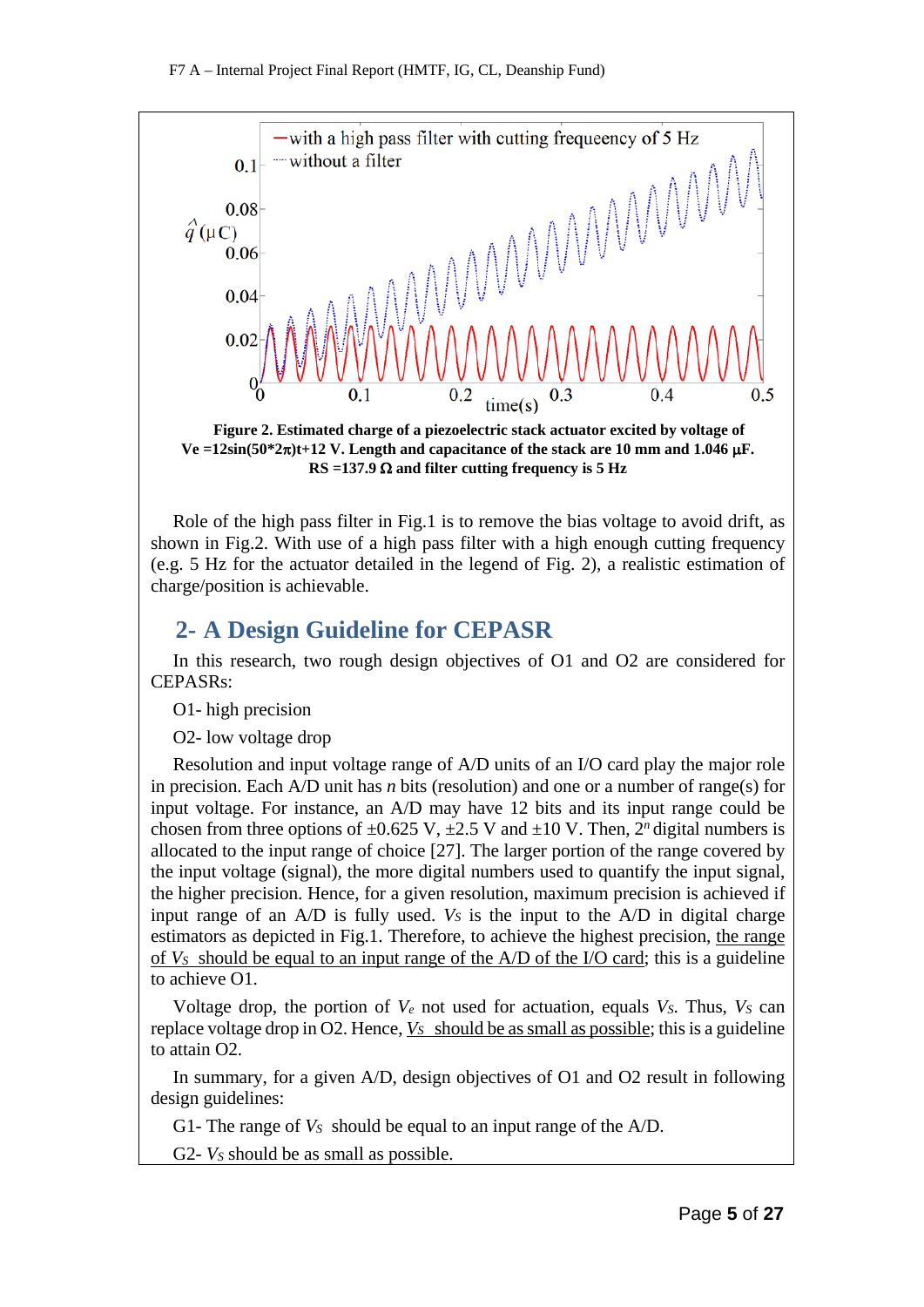For a given A/D, both G1 and G2 can be combined as «Design Guideline: the range of *VS* should be equal to the smallest input range of the A/D».

This guideline guarantees the maximum precision at the smallest possible voltage drop. With a given excitation voltage (which depends on the required displacement) and  $A/D$ ,  $R_s$ , in Fig. 3, is the only variable to tune  $V_s$  so as to meet the aforementioned guideline.

# **3- Adaptive CEPASR to Meet the Design Guideline**

Figures 3 and 4 depict  $V_s$  for the estimator of Fig.1 with a  $5 \times 5 \times 36$  mm Piezo Stack of SA050536 type made by PiezoDrive Company[28] and *RS*=100 Ω and *RS*=44 Ω respectively. The minimum input range of the  $A/D$  is  $\pm 0.625$  V.. Figure 3 depicts the sensing voltage for excitation voltages of 10sin(20×2π*t*)+10 V and 10sin(50×2π*t*)+10 V with a phase of -90°. At the excitation frequency of 50 Hz, the selected value of *RS* leads to use of a large portion of the input range and nearly fulfils the guideline. However, at 10 Hz, 55% of input range is left unused and the guideline is not met. Figures 4 shows the sensing voltage with two triangular excitation voltages with the identical pick to pick range of [0 20] V and frequencies of 20 Hz and 60 Hz. At the excitation frequency of 60 Hz, the input range is almost fully used and fulfils the design guideline. However, at the frequency of 20 Hz, 56% of input range is not used; thus, the guideline is not met

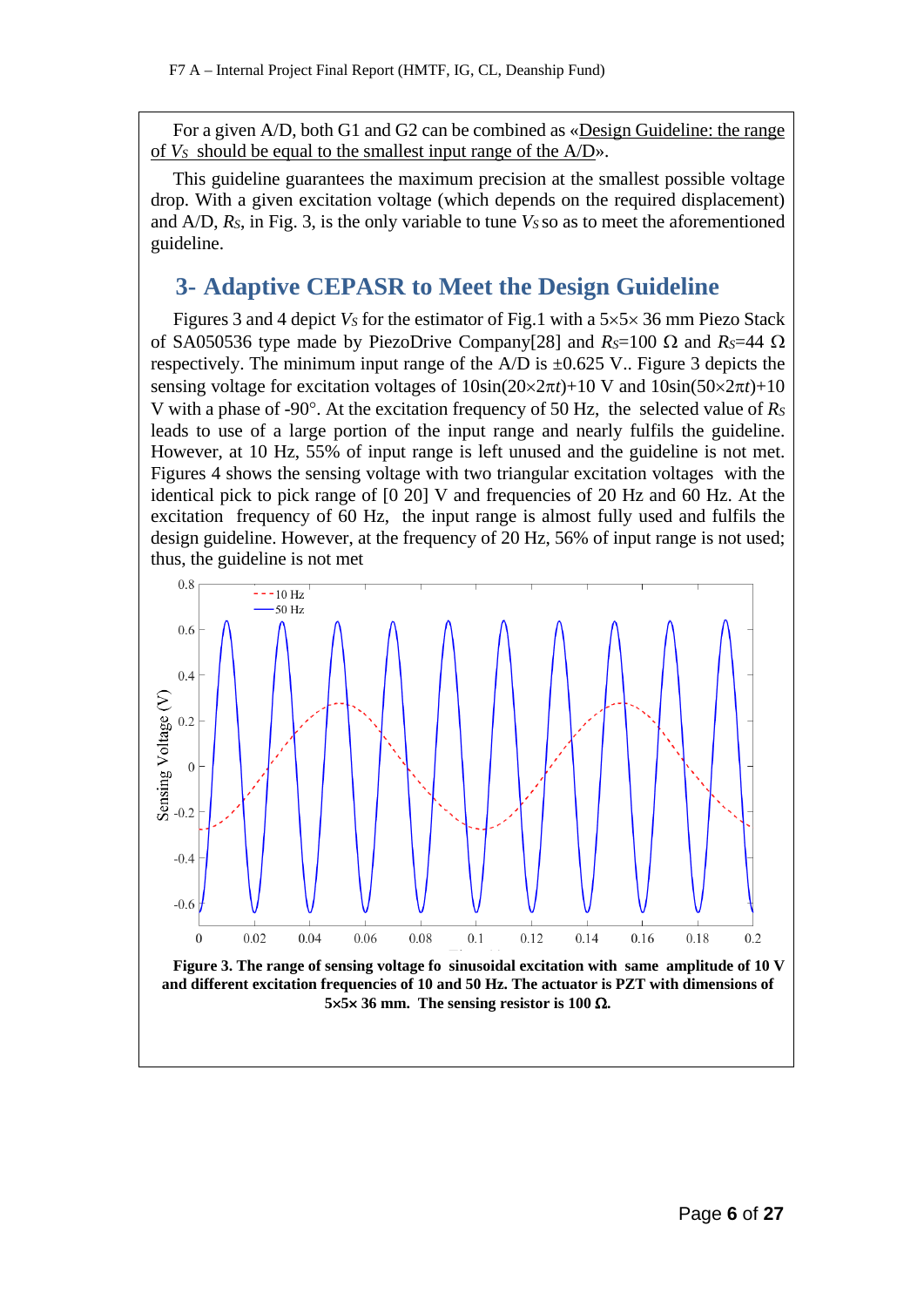

**Fig. 4. The range of sensing voltage for same excitation range of 20 V and different excitation frequencies of 20 and 60 Hz. The actuator is PZT with dimensions of 5**×**5**× **36 mm. The sensing resistor is 44** Ω**.**

Figures 3 and 4 shows that a CEPASR with a single value of *RS* cannot satisfy the guideline across a wide area of operation. However, all reported digital charge estimators of piezo-actuated nanopositioning systems have either a single value [12, 25] or only a few instinctively chosen values of *RS* [21]. This research, alternatively, proposes an adaptive charge estimator with operation-condition-dependent *RS*. Such a charge estimator requires a mathematical model ( $F$  in (4)) to approximate the right  $R<sub>S</sub>$ at any operating condition so as to fulfil the design guideline, i.e. to reach a desired *VS* amplitude e.g. 0.625 V:

$$
\hat{R}_S = F(\text{operating conditions}),\tag{4}
$$

$$
^{(4)}
$$

where operating conditions are waveform, amplitude (in V) and frequency (in Hz) of excitation voltage ( $V_e$  in Fig.1). Hat accent ( $\land$ ) refers to an approximated value. That is, (4) can be re-written as:

 $\hat{R}_S = F(V_e \text{ waveform}, V_e \text{ amplitude}, V_e \text{ frequency})$  (5)

# **4- Analytical Approximation of the Sensing Resistor to Realise Adaptive CEPASR**

If the piezoelectric actuator is approximated by a capacitor, *CP* [21] and minute current entering the A/D card is neglected, then, using Fig.1, the combination of actuator and sensing resistor can be depicted as Fig.5.



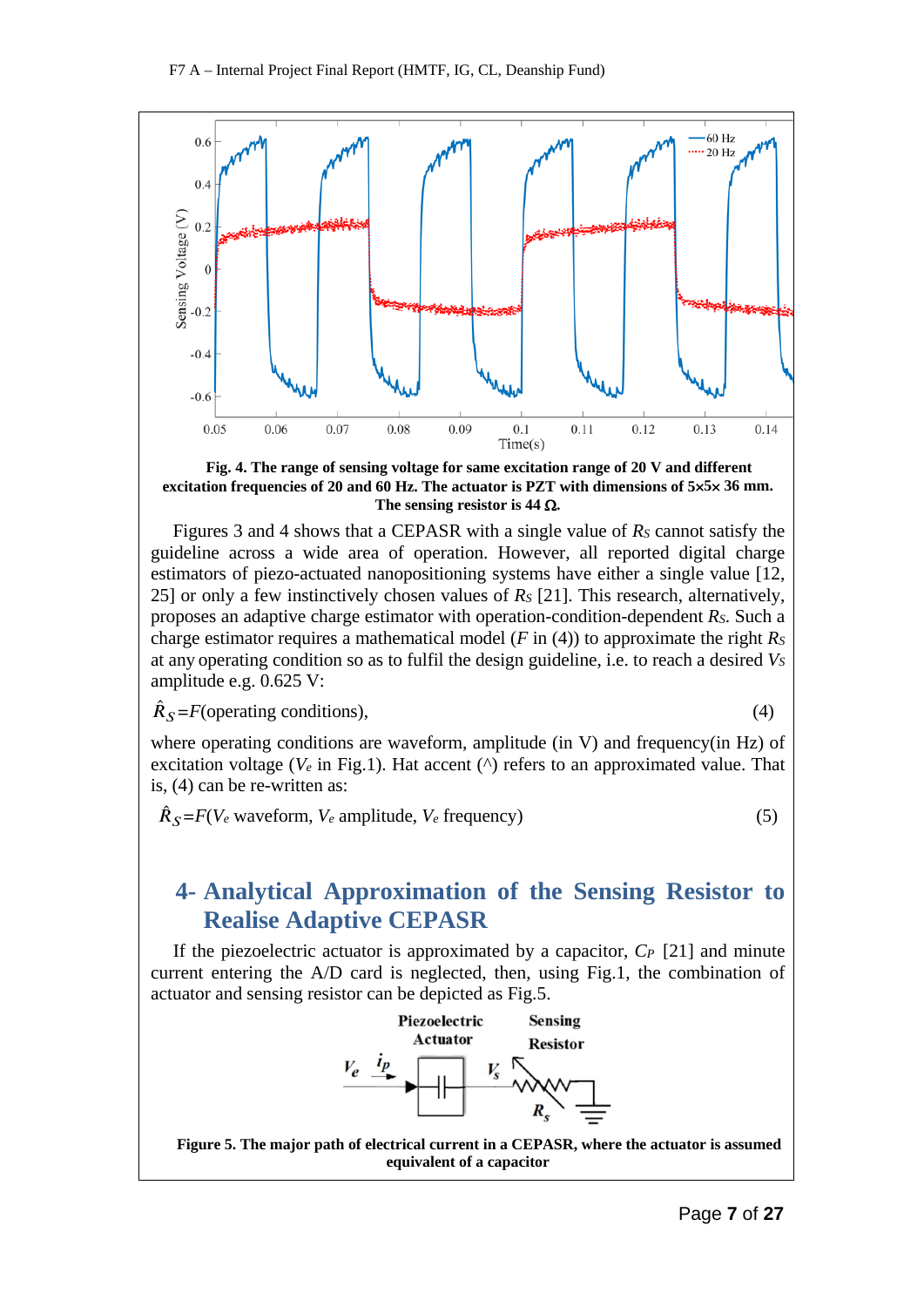For such an approximate system, in Laplace domain,

$$
i_{P}(s) = \frac{V_{e}(s)}{R_{s} + \frac{1}{C_{P}s}} = \frac{V_{s}(s)}{R_{s}}.
$$
\n(6)

As a result, the transfer function between the sensing voltage,  $V_s$ , and the excitation voltage, *Ve*, is

$$
\frac{V_s(s)}{V_e(s)} = \frac{R_s C_p s}{R_s C_p s + 1}.
$$
\n(7)

Two waveforms are considered for the excitation voltage, sinusoidal and triangular which are addressed separately.

### **4-1 Sinusoidal Excitation**

For the approximate linear system presented by (7), a sinusoidal excitation voltage without a bias,  $V_e = A_e \sin \omega t$ , leads to a sensing voltage of  $V_s = As(\sin \omega t + \phi)$ , where the amplitude of  $A_s$  and  $A_e$  have the following relationship:

$$
\frac{|V_{S}|}{|V_{e}|} = \frac{A_{S}}{A_{e}} = \left| \frac{R_{S}C_{P}j\omega}{R_{S}C_{P}j\omega + 1} \right| = \frac{R_{S}C_{P}\omega}{\sqrt{(R_{S}C_{P}\omega)^{2} + 1}} \Rightarrow A_{S}\sqrt{(R_{S}C_{P}\omega)^{2} + 1} = A_{e}R_{S}C_{P}\omega
$$

$$
\Rightarrow A_{S}^{2}\left(\left(R_{S}C_{P}\omega\right)^{2} + 1\right) = A_{e}^{2}\left(R_{S}C_{P}\omega\right)^{2} \Rightarrow \left(R_{S}C_{P}\omega\right)^{2}\left(A_{e}^{2} - A_{S}^{2}\right) = A_{S}^{2}.
$$

Consequently,

$$
\hat{R}_s = \frac{A_s}{C_p \omega \sqrt{A_e^2 - A_s^2}},\tag{8}
$$

For the I/O card of this research,  $A<sub>S</sub>=0.625$  V. In addition, for a  $5\times5\times10$  mm<sup>3</sup> piezoelectric stack actuator, used in this research,  $C_P = 1.046 \mu F$  and respectively. Therefore,

$$
\hat{R}_s = \frac{0.5975 \times 10^6}{\omega \sqrt{A_e^2 - 0.390625}},
$$
\n(9)

where the unit for  $R_s$  is  $\Omega$ . For  $A_e \gg 1$ ,

$$
\hat{R}_s \simeq \frac{0.6 \times 10^6}{A_e \omega} = \frac{0.95 \times 10^5}{A_e f},
$$
\n(10)

where  $\omega$  is frequency in rad/s, and f is in Hz. (10) clearly shows that the excitation amplitude and frequency has an effect on choice of the sensing resistor so promotes the idea of having varying sensing resistors in CEPASRs. Equations (9 and 10) are valid only for the case study of this paper.

### **4-2 Effect of Bias**

With approximation of the actuator as a capacitor, the charge estimator would be linear, and superposition could be performed. As a result, for a sinusoidal excitation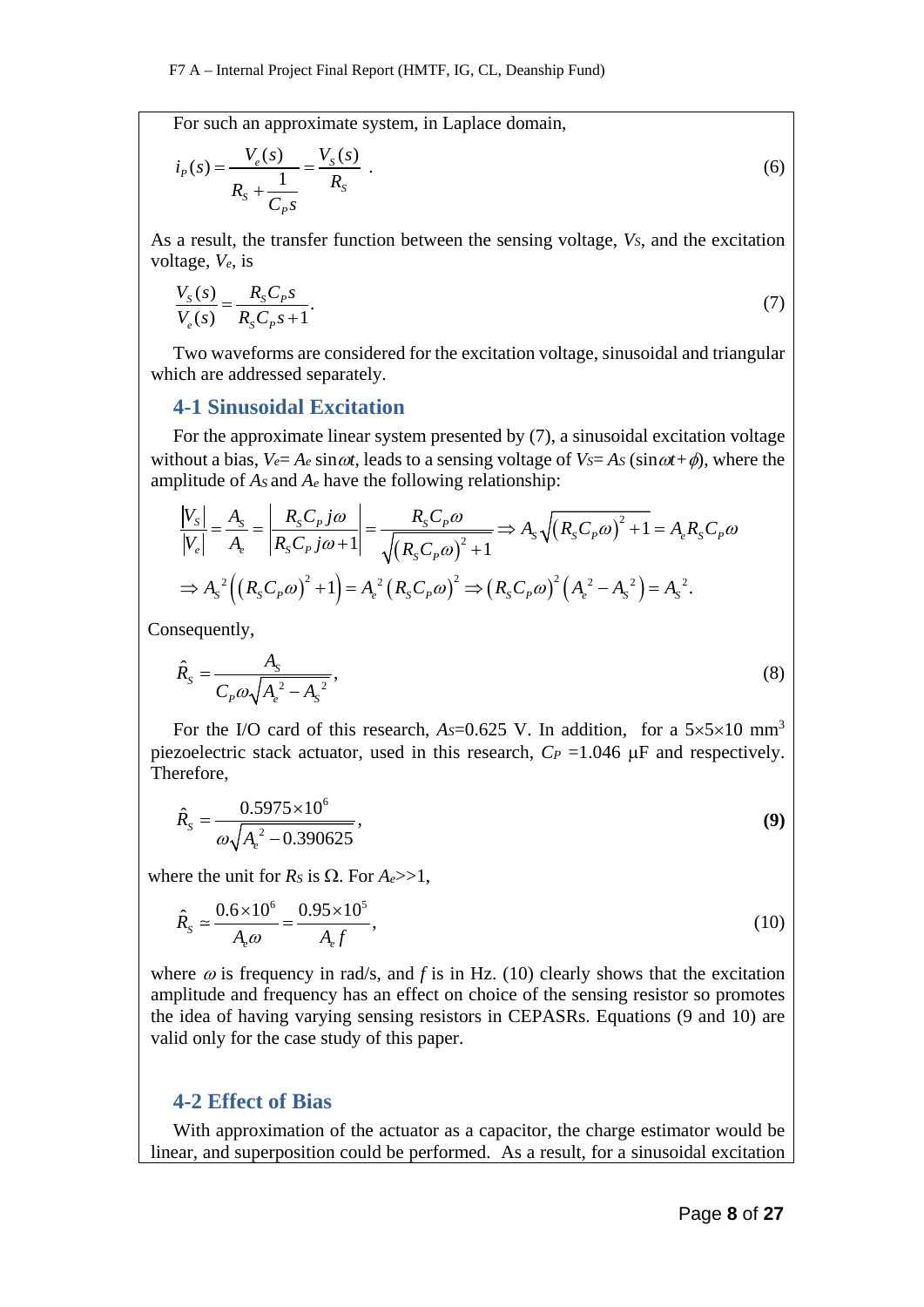with bias of B,  $V_{e} = |V_{e}| \sin \omega t + B$ , the sensing voltage can be assumed as sum of two components influenced by sinusoidal and fixed (bias) excitations.

A component of *VS* which is only influenced by B is presented as *VSB*. Final value of *VSB* is shown to be zero:

$$
V_{SB}(s) = \lim_{s \to 0} s \frac{R_s C_p s}{R_s C_p s + 1} \frac{B}{s} = 0.
$$
\n(11)

That is, the effect of bias disappears shortly; hence, bias has no enduring effect.

### **4-3 Triangular Excitation**

Let us assume the excitation voltage is a triangular wave with the frequency of  $2\pi\omega$  Hz which is initially at its lowest pick of  $V_{e} = -As$  and increases up to  $V_{e} = -As$ . Using Fourier series,

$$
V_e(\omega) = \frac{8A_e}{\pi^2} \sum_{n=1}^{\infty} \frac{-1}{(2n+1)^2} \sin\left((2n+1)\omega t + \frac{\pi}{2}\right) = \sum_{n=1}^{\infty} V_{es}(n) , \qquad (12)
$$

where  $V_{es}$  is a sinusoidal component of  $V_e$  and  $|V_{es}(n)| = \frac{8A_e}{\pi^2} \frac{-1}{(2n+1)^2}$ .  $=\frac{8A_e}{\pi^2}\frac{-1}{(2n+1)}$ 

For the approximate linear system presented by transfer function of (7), any excitation component of  $V_{es}(n) = |V_{es}(n)| \sin(2n+1) \omega t$  leads to a sensing voltage component of  $V_{SS} = |V_{SS}| \sin((2n+1)\omega t + \phi_s)$ , and

$$
|V_{ss}(n)| = \left| \frac{R_s C_p j(2n+1)\omega}{R_s C_p j(2n+1)\omega + 1} \right| |V_{es}(n)| = \frac{R_s C_p (2n+1)\omega}{\sqrt{\left(R_s C_p (2n+1)\omega\right)^2 + 1}} |V_{es}(n)| \tag{13}
$$

$$
\approx R_{S}C_{P}(2n+1)\omega|V_{es}(n)| = \frac{8A_{e}}{\pi^{2}} \frac{-1}{2n+1} R_{S}C_{P}\omega.
$$

Due to superposition, 1  $V_{S}(\omega) = \sum V_{Ss}.$ *n*  $V_s(\omega) = \sum V$ ∞  $\omega$ ) =  $\sum_{n=1} V_{ss}$ . (14)

Considering (12), (13) and (14),

$$
V_{S} \simeq \frac{8A_{e}}{\pi^{2}} R_{S} C_{P} \omega \sum_{n=1}^{\infty} \frac{-1}{2n+1} \sin \left( (2n+1)\omega t + \phi_{s} \right), \tag{15}
$$

Interestingly, (15) is equal to Fourier series of a square wave with the frequency of 2π<sup>ω</sup> Hz and amplitude of *As* :

$$
A_s \simeq \frac{2A_e}{\pi} R_s C_p \omega. \tag{16}
$$

Thus, *RS* can be approximated as

$$
\hat{R}_s \simeq \frac{A_s \pi}{2A_e C_p \omega}.\tag{17}
$$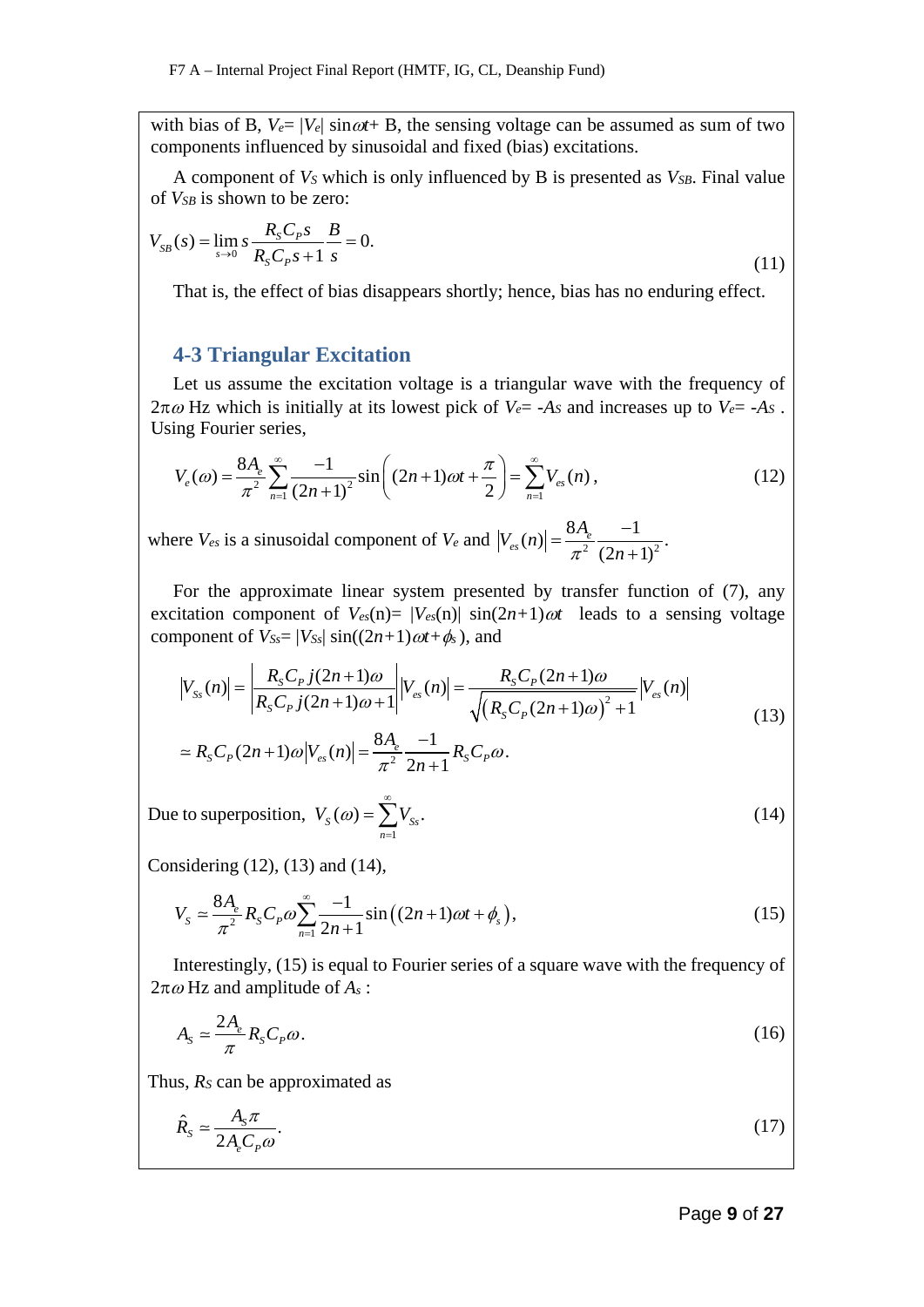(17) is comparable with (8). For the case study of this paper, detailed in Experimental Setup and Problem Statement section,  $A<sub>S</sub>=0.625$  V and  $C<sub>P</sub>=1.046$   $\mu$ F, then:

$$
\hat{R}_s \simeq \frac{9.39 \times 10^5}{A_e \omega} = \frac{1.49 \times 10^5}{A_e f},
$$
\n(18)

where  $\omega$  is frequency in rad/s and *f* is in Hz. Equation (18), similar to (10), shows the influence of excitation amplitude and frequency on the value of a well-selected sensing resistor; this influence supports the idea of having varying sensing resistors. (17) is general, while equation (18) is valid for the case study of this paper only. Both can be used for triangular excitations with picks of 0 and 2*AS*, because a bias (additional fixed voltage) has no enduring effect on response, as discussed in subsection 4-2.

# **5- Experimentations to Assess and Develop Sensing Resistor Approximators for Adaptive CEPASR**

Figure 6 depicts the experimental setup. The digital controller is a personal computer equipped with MATLAB 8.6 /Simulink 8.6 software including Simulink Real-Time Desktop Toolbox 5.1. Two  $5 \times 5 \times 36$  mm<sup>3</sup> and  $5 \times 5 \times 10$  mm<sup>3</sup> piezoelectric stacks made by PiezoDrive Company [28], and the amplifier is AETECHRON 7114. A multifunctional card of Advantech PCI-1710U was employed to connect the computer and analogue parts. This card has a resolution of 12 bits and five optional A/D input ranges:  $\pm 10, \pm 5, \pm 2.5, \pm 1.25$  and  $\pm 0.625$  V.



**Fig. 6. Experimental setup, excluding the computer. Displacement sensor is not used in this research.**

Four major series of experiments, including 112 experiments, were carried out. In all experiments, for a pair of amplitude and frequency, the sensing resistor was tuned so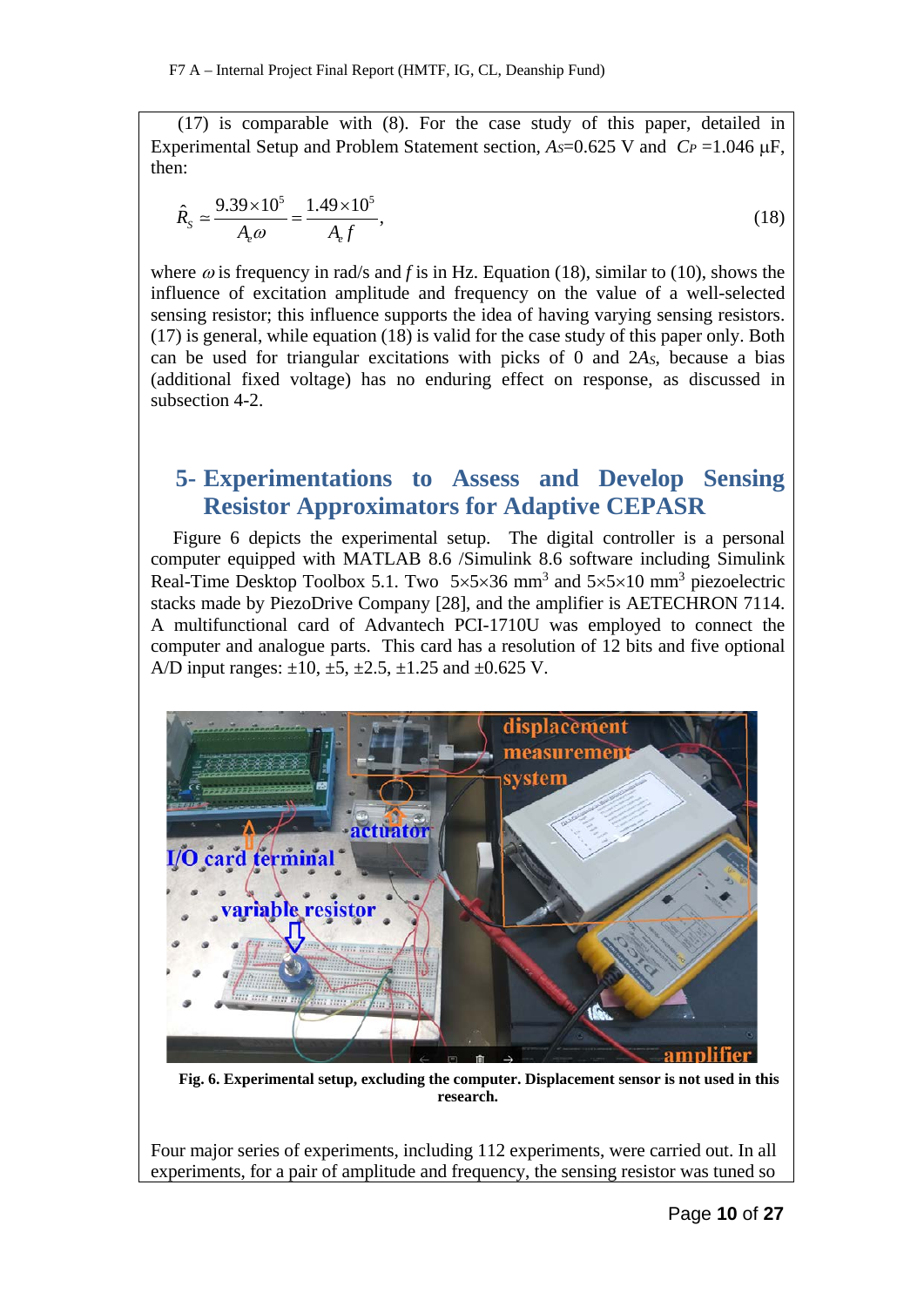that the sensing voltage just fits within the range of  $\pm 0.625$ , the smallest range of D/A. The recorded values of sensing resistance are the ones should be approximated by (5) or its more specific versions e.g. (10) and (18). All excitation voltages should be higher than 0 (due to practical limits of equipment); thus, in all experiments, a fixed voltage (bias) were added to the excitation voltage to increase the minimum voltage to 0.

| Excitation | $5 \times 5 \times 10$ mm <sup>3</sup> Stack | $5\times5\times36$ mm <sup>3</sup> Stack |
|------------|----------------------------------------------|------------------------------------------|
| Function   |                                              |                                          |
| Sinusoidal | Amplitudes                                   | Amplitudes (V): $5, 7.5$ ,               |
|            | (V): 5, 10, 20, 30, 40                       | 10, 12.5, 15, 17.5                       |
|            | Frequencies(HZ):20,30,4                      | Frequencies(HZ):20,30,                   |
|            | 0,50, 60,70,80                               | 40,50, 60,70,80                          |
| Triangular | Amplitudes $(V): 10, 20, 30$                 | Amplitudes $(V):$ 5,10,                  |
|            |                                              | 15, 20, 25                               |
|            | Frequencies(HZ):20,30,4                      | Frequencies(HZ):20,30,                   |
|            | 0,50,60,70,80                                | 40,50, 60,70,80                          |

# **6- Approximation of the Sensing Resistor to Realise Adaptive CEPASR**

 This section focuses on data-driven methods, in which most of them require datadriven model development. Development of a reliable data-driven model may include four tasks:

- 1- Mathematical Structure Definition
- 2- Parameter Identification
- 3- Overfitting Avoidance
- 4- Cross Validation

These tasks are performed with up to three separate data series, modelling, validation and test data.

 In some models, the mathematical structure is not related only to the problem definition e.g. number of inputs and output and should be defined with use of modelling data. For instance, in a fuzzy model, the number of rules can be defined using the modelling data through subtractive clustering, or in exact RBFNs the size of the model depends on the modelling data.

Parameters of a data-driven model, with a known mathematical structure, are identified using the modelling data. Some models, e.g. linear and RBFN models, use single-step identification methods such as least square of errors (LSE) [29]. Others use iterative methods e.g. based on error propagation [30], where the parameters are tuned step by step to minimise the modelling error (also known as the training error, as detailed in Appendix A of [31]).

 Overfitting refers to excessive focus on decrease of modelling error, which diminishes the generality of data-driven models [32, 33]. In iterative parameter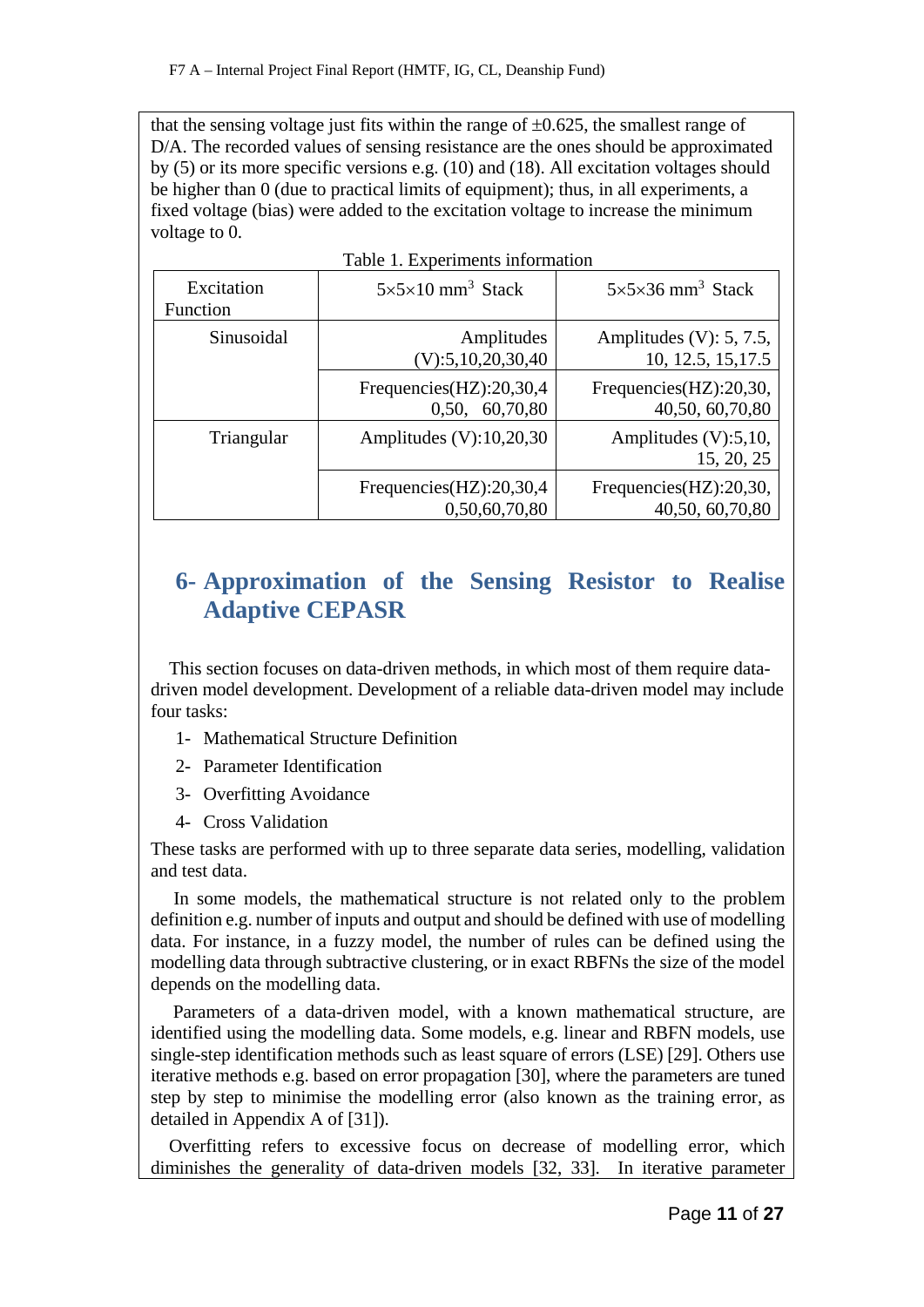identification, such as in MLPs and FCC and neuro-fuzzy networks, at each iteration, the error is both calculated for the modelling and the validation data (the latter have not been used for parameter identification), a discrepancy in trend of these dual errors is considered as a sign of overfitting [31]. In models with single-step parameter identifications, e.g. RBFNs, some specific parameters are identified with validation data differently from the ones identified with modelling data to avoid overfitting [34].

Any data-driven model should fulfil the requirements of cross-validation. A widely accepted Monte-Carlo cross-validation criterion is that the estimation error of the model should be acceptable with test data, which is a series of data not used in model development [35].

Six types of data-driven models were developed in this research to approximate *F* in (5). They were used along with two other data-driven methods: averaging and cubic interpolation. In following subsections, a brief explanation of each model is presented with a focus on four aforementioned tasks for data driven modelling and use of modelling and validation data. In following subsections, *y* stands for the output,  $\hat{R}_S$ and *ui* is an input. According to (5), if excitation waveform (e.g. sinusoidal or triangular) is known, the remaining inputs are amplitude and frequency of excitation voltage.

## **6-1 Linear Models**

In these models, the output is a linear combination of inputs:

$$
y = \sum_{j=1}^{2} \mathbf{A}_{i} u_{i} + \mathbf{A}_{i+1}.
$$
 (19)

Nothing needs to be done to define the mathematical structure of this model (i.e. task 1 in the list of quadruple tasks at the beginning of section 6), as it is evident. Model parameters (elements of **A**) were identified with single-step method of LSE [29]. Overfitting was disregarded in development of (19) (i.e. task 3 was not performed); thus, both modelling and validation data were used for modelling.

# **6-2 Multi-layer Perceptrons (MLPs)**

 The employed MLPs have one hidden layer with *m* neurons and activation function of  $\phi$ .

$$
y = \sum_{j=1}^{m} \mathbf{B}_{j} \Psi \left( \sum_{i=1}^{2} \mathbf{C}_{ij} u_{i} + \mathbf{D}_{i} \right) + \mathbf{D}_{i+1},
$$
\n(20)

where

$$
\Psi(x) = \frac{2}{1 + \exp(-2x)} - 1.
$$
\n(21)

MLPs, presented by (20) and (21), are universal approximators. That is, they have a proven capability to model any system when sufficient data are available [36, 37] .

In this research, *m*=2×*number of inputs*+1=5, (22), based on recommendation of [30]. *m* is the number of hidden layer neurons. As a result, mathematical structure is known. Parameter identification method uses the modelling data and is iterative. Validation data was used to avoid overfitting at each iteration. In this research, error back propagation with Levenberg-Marquardt algorithm [38] was utilised to identify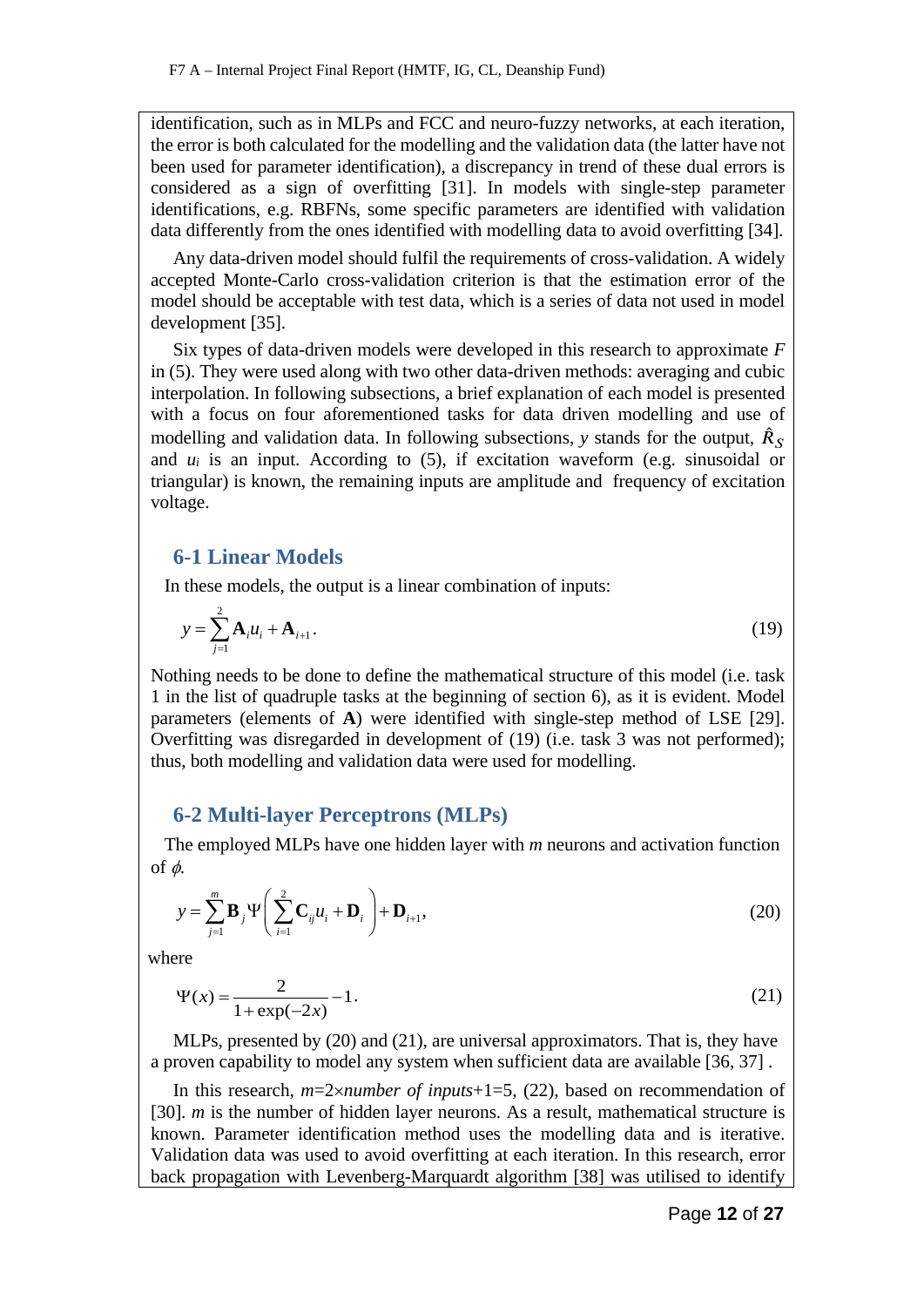MLP parameters. In this method, some initial parameters may push the algorithm to be trapped in local minima of modelling error. Consequently, parameter identification should be repeated with different initial parameters. The model with the smallest error with validation data was chosen in the end.

# **6-3 Fully Connected Cascade (FCC) Networks**

 The employed FCC networks are very similar to the MLPs, with extra parameters (**E** elements) which connect the inputs directly to the output.

$$
y = \sum_{j=1}^{5} \overline{\mathbf{B}}_{j} \Psi \left( \sum_{i=1}^{2} \overline{\mathbf{C}}_{ij} u_{i} + \overline{\mathbf{D}}_{i} \right) + \sum_{i=1}^{2} \mathbf{E}_{i} u_{i} + \overline{\mathbf{D}}_{i+1}.
$$
 (23)

 FCC networks have shown their merit in solving some non-engineering benchmarks [39]. The number of hidden layer neurons, was considered same as the one of MLP, 5, as the same recommendation of (22) is valid for FCC networks too [39]. Role of modelling data and validation data for parameter identification, overfitting avoidance as well as evasion from local minima of error in FCC networks is similar to the ones of MLPs.

## **6-4 Neurofuzzy Networks**

 Linear Sugeno-type fuzzy models were used in this research which are convertible to neuro-fuzzy networks [40]. Such fuzzy models have *k* rules, each with *n* membership functions. For  $j$ <sup>th</sup> rule and  $i$ <sup>th</sup> input, the Gaussian membership function of (8) was employed to produce a membership grade,  $\mu_{ii}$ , based on the input,  $\mu_i$  [41]:

$$
\mu_{ij} = \exp\left(-\frac{(u_i - \mathbf{F}_{ij})^2}{2\mathbf{G}_{ij}^2}\right).
$$
\n(24)

The product of membership grades of a rule was considered as the weight of the rule, a number between zero and one. The output of the whole model is the weighted sum of rules outputs [41]:

$$
y = \frac{\sum_{j=1}^{k} \left( \sum_{i=1}^{n} \mathbf{H}_{ij} u_i + \mathbf{I}_{j} \right) \prod_{i=1}^{n} \mu_{ij}}{\sum_{j=1}^{k} \prod_{\substack{i=1 \ i \neq j}}^{n} \mu_{ij}}.
$$
\n(25)

Neuro-fuzzy models, presented by  $(24)$  and  $(25)$ , are universal approximators [42]. The mathematical structure of the fuzzy model, e.g. the number of rules (*k*), was defined through subtractive clustering (similar to [43]) with use of the modelling data. Modelling data were also used for iterative parameter identification. Validation data were used, at each iteration of parameter identification, to avoid overfitting.

**6-5 Radial Basis Function Networks**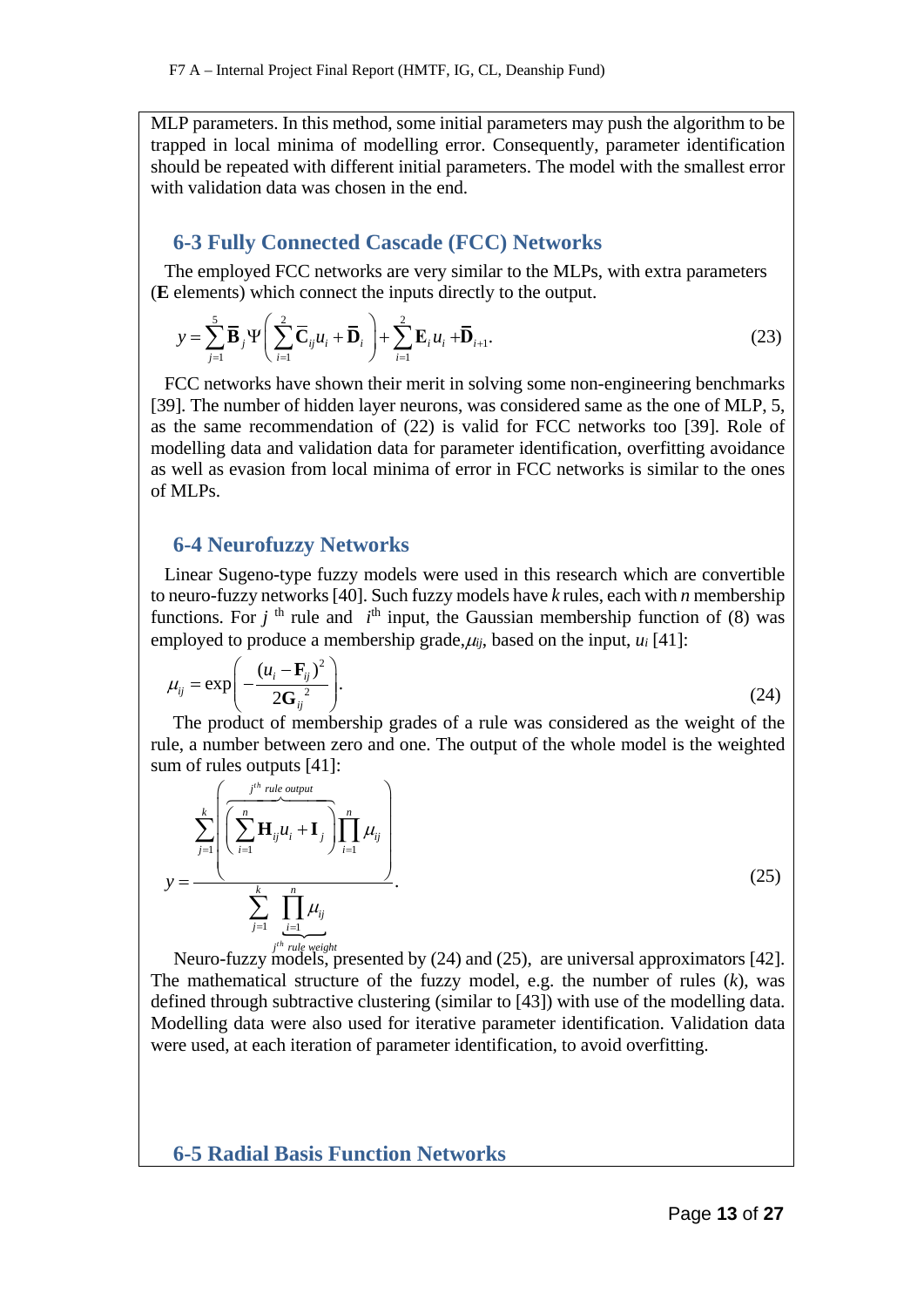RBFNs, which are universal approximators too [44], are presented as a combination of (26) and (27). They receive an array of inputs,  $U_{n \times w}$  rather than a set of inputs,  $u_i$ ,  $i=1,\ldots,n$  ( $n=2$  in this research).

$$
\mathbf{O}_{ip} = \exp\left(-\left(S\sum_{\substack{j=1 \text{distance between input} \text{ input} \text{ input}}}^{n} \left( \mathbf{J}_{ij} - \mathbf{U}_{jp} \right)^2 \right)\right).
$$
(26)

$$
\hat{\mathbf{Y}}_{1\times w} = \mathbf{K}_{1\times w} \times \mathbf{O}_{w \times w} + \mathbf{L}_{1\times w}.\tag{27}
$$

In RBFN modelling, arrays of  $J_{w \times n}$ , **K** and **L** and the scalar of *S* namely 'spread' should be identified.

In exact RBFNs,  $J=U_M^T$  (28); where  $U_M^T$  is the transpose of an array of all inputs of modelling data. Thus, *w* equals the number of modelling data sets. For instance, in a modelling task of this research,  $\mathbf{U_M}^T$  has the size of  $2\times30$ . In efficient RBFNs, with use of modelling data, the size of **J,** *w*, is defined through an algorithm which needs *S*  as well as a target error, *Et*, as detailed in [45]. As a result, the mathematical structure of RBFNs depends on modelling data.

 RBFNs use a one-step parameter identification; hence, use of validation data to avoid overfitting after each iteration is inapplicable. Alternatively, the following pseudocode was utilised to tackle overfitting:

- For a range of  $S$  (and  $E_t$ )
	- **1.** Find **J**, **K** and **L** with modelling data
	- **2.** Find error with validation data (validation error)
- End
- Choice of  $S$  (and  $E_t$ ) with minimum validation error

This algorithm generalises the RBFN modelling to some extent with use of validation data to calculate the error. Use of modelling data at line 2 would result in no generalisation; while, use of test data would violate the conditions of cross-validation.

# **6-6 Summary of Employed Data-driven Models**

 Table 2 summarises the tasks performed in development of each model and the data used for each task. MD and VD refer to modelling and validation data, respectively. Both two last rows refer to avoidance of overfitting through different strategies: (1) stopping parameter identification In the case of discrepancy in trend of modelling and validation error (used for MLP, FCC and neuro-fuzzy networks), and (2) use of extra parameters to improve generality of the models (used for RBFNs).

Table 2 Development stages for different models and their associated data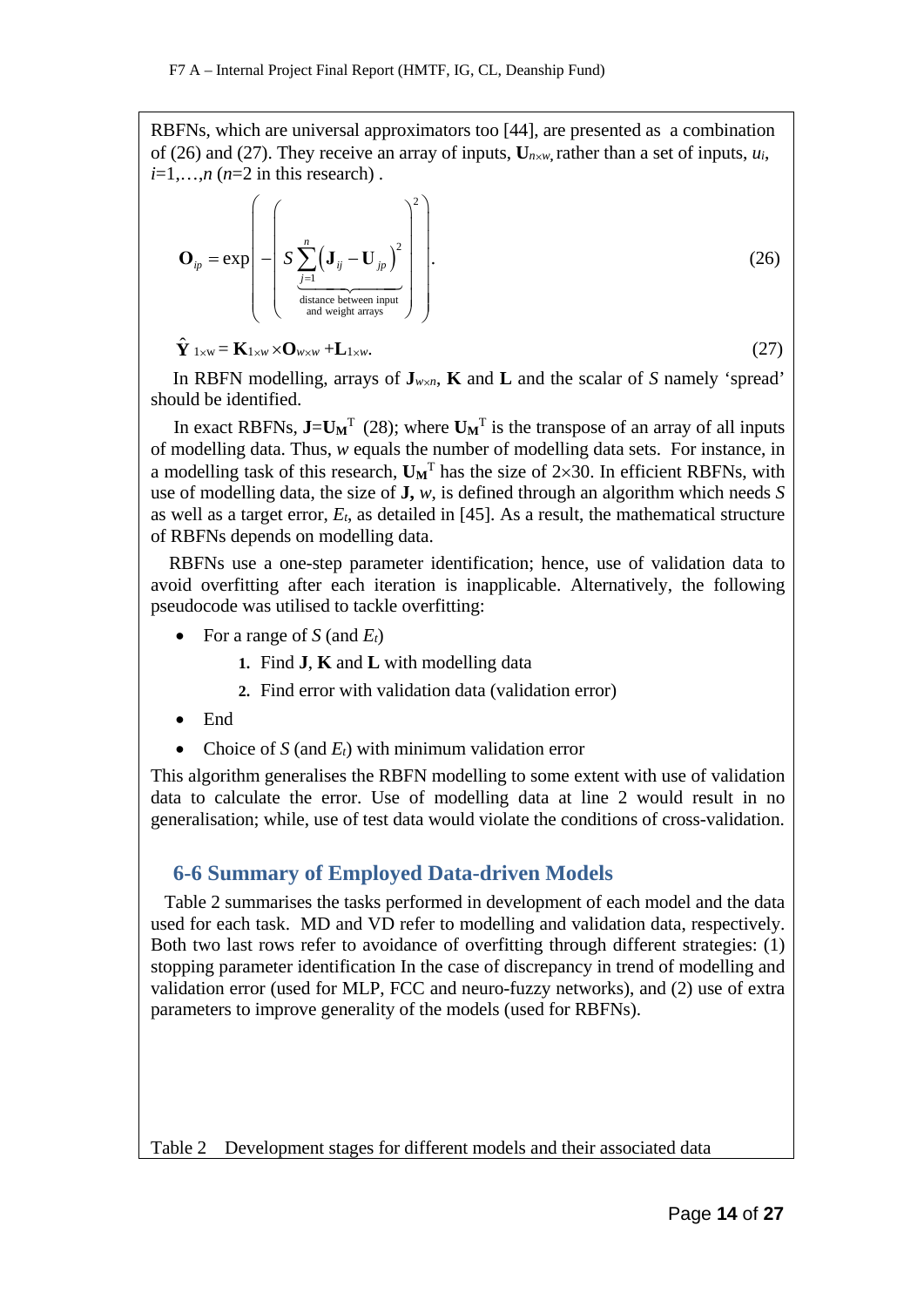| Model         | <b>Structure</b><br><b>Definition</b> | <b>Parameter</b><br><b>Identification</b> | Over-fitting<br>Avoidance-<br><b>Stop Process</b> | <b>Over-fitting</b><br>Avoidance-<br><b>Extra</b><br><b>Parameters</b>                                                                                        |
|---------------|---------------------------------------|-------------------------------------------|---------------------------------------------------|---------------------------------------------------------------------------------------------------------------------------------------------------------------|
| <b>Linear</b> |                                       | $MD+VD$                                   |                                                   |                                                                                                                                                               |
| <b>MLP</b>    |                                       | MD                                        |                                                   | _______________________                                                                                                                                       |
| <b>FCC</b>    |                                       | MD                                        | VD                                                | <u> 1999 - Jan James Barn, manala</u><br><u> 1999 - 1999 - 1999 - 1999 - 1999 - 1999 - 1999 - 1999 - 1999 - 1999 - 1999 - 1999 - 1999 - 1999 - 1999 - 199</u> |
| <b>Fuzzy</b>  | MD                                    | MD                                        | VD                                                | ,,,,,,,,,,,,,,,,,,,,,,,,,,,,,,,<br>------------------------------                                                                                             |
| <b>RBFN</b>   | MD                                    | MD                                        |                                                   | VГ                                                                                                                                                            |

#### **Results and Recommendations**

This section first assesses the analytical model/approximator of the sensing resistance, then compares it with the developed FCC network. In the end, the risk of overestimation of *RS* is discussed, and an alternative is presented to reduce this risk.

# **7-1 Analytical Model Results**

Table 3 and Fig.7 presents experimental (real) sensing resistors, detailed in section 5, for a  $5\times5\times10$  mm<sup>3</sup> piezoelectric stack actuator and their associated estimated values by the analytical models of section 4. Fig.8 presents the same data a  $5\times5\times36$  mm<sup>3</sup> piezoelectric stack actuator for Table 1 also present the ratio of  $r = R_S/\hat{R}_S$ .



**Figure 7. Experimental vs analytically-approximated sensing resistance for sinusoidal excitation and 5**×**5**× **10 mm3 stack piezoelectric actuator [24]**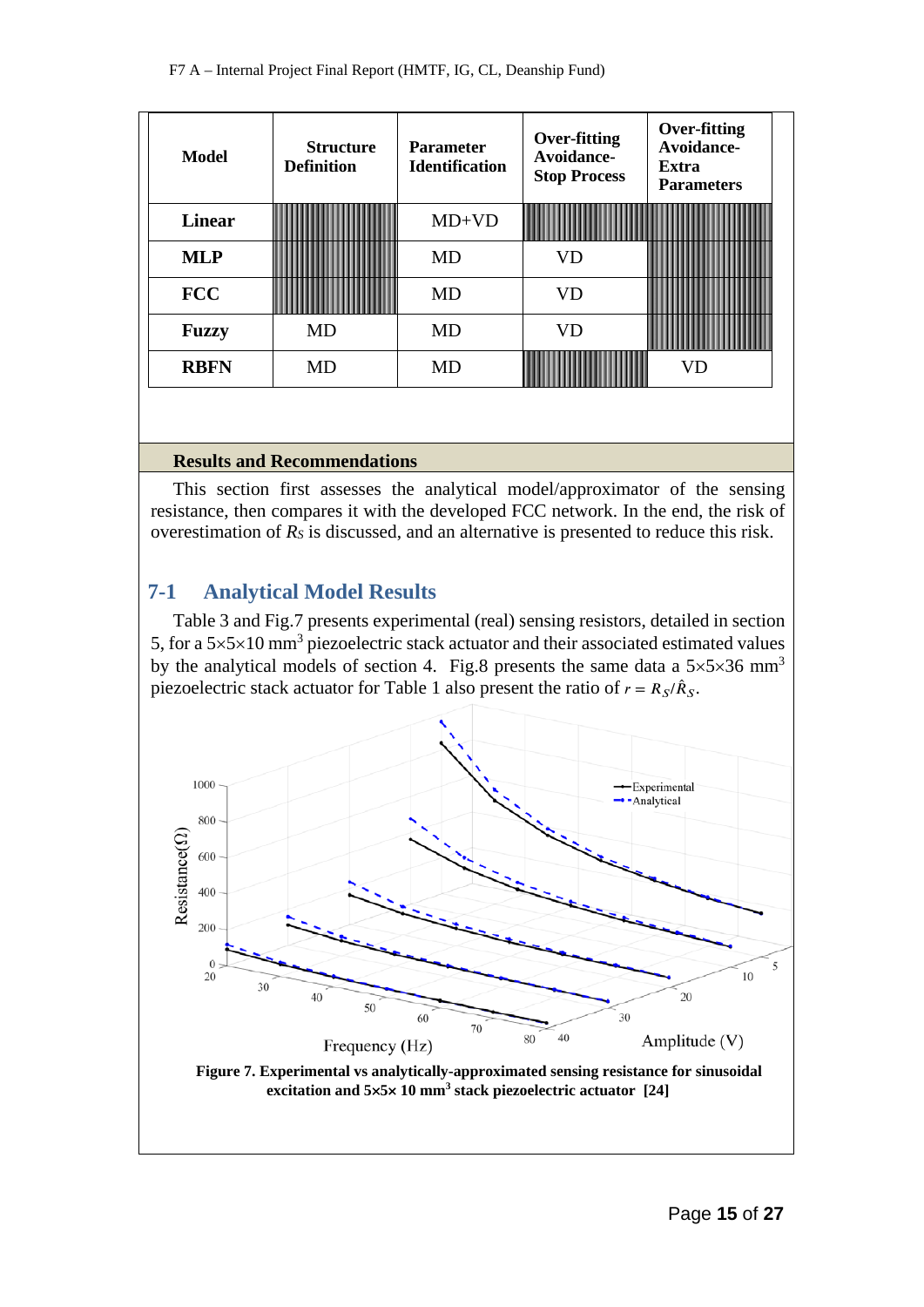| Table 3. Experimental and analytical estimated sensing resistances in $\Omega$ and their        |                                                                                |       |      |                              |       |                  |                   |       |      |    |
|-------------------------------------------------------------------------------------------------|--------------------------------------------------------------------------------|-------|------|------------------------------|-------|------------------|-------------------|-------|------|----|
|                                                                                                 | ratio, $r = R_S/\hat{R}_S$ , for sinusoidal and triangular excitation voltages |       |      |                              |       |                  |                   |       |      |    |
|                                                                                                 |                                                                                |       |      | Sinusoidal Excitation        |       |                  |                   |       |      |    |
| Amplitude                                                                                       |                                                                                | 10V   |      |                              | 20 V  |                  |                   | 30 V  |      |    |
| Frequency                                                                                       | $\widehat{R}_{S}$                                                              | $R_S$ | r    | $\widehat{R}_{S}$            | $R_S$ | r                | $\widehat{R}_{S}$ | $R_S$ | r    |    |
| 20                                                                                              | 476                                                                            | 361   | 0.76 | 238                          | 166   | 0.76             | 159               | 112   | 0.71 |    |
| 30                                                                                              | 318                                                                            | 260   | 0.82 | 159                          | 120   | 0.80             | 106               | 83    | 0.78 |    |
| 40                                                                                              | 238                                                                            | 200   | 0.84 | 119                          | 96    | 0.83             | 79                | 66    | 0.84 |    |
| 50                                                                                              | 191                                                                            | 167   | 0.88 | 95                           | 79    | 0.87             | 63                | 56    | 0.89 |    |
| 60                                                                                              | 159                                                                            | 143   | 0.90 | 79                           | 69    | 0.91             | 53                | 49    | 0.93 |    |
| 70                                                                                              | 136                                                                            | 128   | 0.94 | 68                           | 62    | 0.96             | 45                | 44    | 0.96 |    |
| 80                                                                                              | 119                                                                            | 114   | 0.96 | 59                           | 57    | 0.96             | 40                | 38    | 0.96 |    |
|                                                                                                 |                                                                                |       |      | <b>Triangular Excitation</b> |       |                  |                   |       |      |    |
| Frequency                                                                                       | $\widehat{R}_{S}$                                                              | $R_S$ | r    | $\widehat{R}_{S}$            | $R_S$ | $\boldsymbol{r}$ | $\widehat{R}_{S}$ | $R_S$ | r    |    |
| 20                                                                                              | 747                                                                            | 496   | 0.66 | 373                          | 234   | 0.63             | 249               | 149   | 0.60 |    |
| 30                                                                                              | 498                                                                            | 344   | 0.69 | 249                          | 166   | 0.67             | 166               | 106   | 0.64 |    |
| 40                                                                                              | 373                                                                            | 264   | 0.71 | 187                          | 130   | 0.69             | 124               | 85    | 0.68 |    |
| 50                                                                                              | 299                                                                            | 216   | 0.72 | 149                          | 108   | 0.72             | 100               | 71    | 0.71 |    |
| 60                                                                                              | 249                                                                            | 189   | 0.76 | 124                          | 95    | 0.76             | 83                | 62    | 0.75 |    |
| 70                                                                                              | 213                                                                            | 165   | 0.77 | 107                          | 84    | 0.78             | 71                | 55    | 0.78 |    |
| 80                                                                                              | 187                                                                            | 151   | 0.81 | 93                           | 75    | 0.81             | 62                | 50    | 0.81 |    |
|                                                                                                 |                                                                                |       |      |                              |       |                  |                   |       |      |    |
|                                                                                                 | <b>Estimated by Analytical Model</b><br><b>Experimental</b>                    |       |      |                              |       |                  |                   |       |      |    |
| 400                                                                                             |                                                                                |       |      |                              |       |                  |                   |       |      |    |
| $\text{e}$ sistance $(\Omega)$<br>300                                                           |                                                                                |       |      |                              |       |                  |                   |       |      |    |
|                                                                                                 |                                                                                |       |      |                              |       |                  |                   |       |      |    |
| 200                                                                                             |                                                                                |       |      |                              |       |                  |                   |       |      |    |
| Sensing R<br>100                                                                                |                                                                                |       |      |                              |       |                  |                   |       |      |    |
|                                                                                                 |                                                                                |       |      |                              |       |                  |                   |       |      |    |
| $\boldsymbol{0}$                                                                                |                                                                                |       |      |                              |       |                  |                   |       |      | 30 |
| 10                                                                                              |                                                                                |       |      |                              |       |                  |                   |       | 40   |    |
|                                                                                                 |                                                                                |       |      |                              |       |                  |                   |       |      |    |
|                                                                                                 |                                                                                |       |      |                              | 45    | 80               |                   |       |      |    |
| 15<br>20<br>50<br>25<br>30<br>60<br>35<br>40<br>70<br>50<br>Frequency (Hz)<br>Voltage Range (V) |                                                                                |       |      |                              |       |                  |                   |       |      |    |

**Fig. 8. Experimental vs analytically-estimated sensing resistances for triangular excitation and 5**×**5**× **36 mm3 stack piezoelectric actuator**

It is obvious that analytical models overestimate the resistance, particularly at low frequencies. These too high sensing resistances, if implemented, would lead to too high sensing voltages, surpassing the selected input voltage range of the A/D, i.e.  $\pm 0.625$  V. As a result, the sensing voltage would be saturated and charge estimation cannot be performed in full.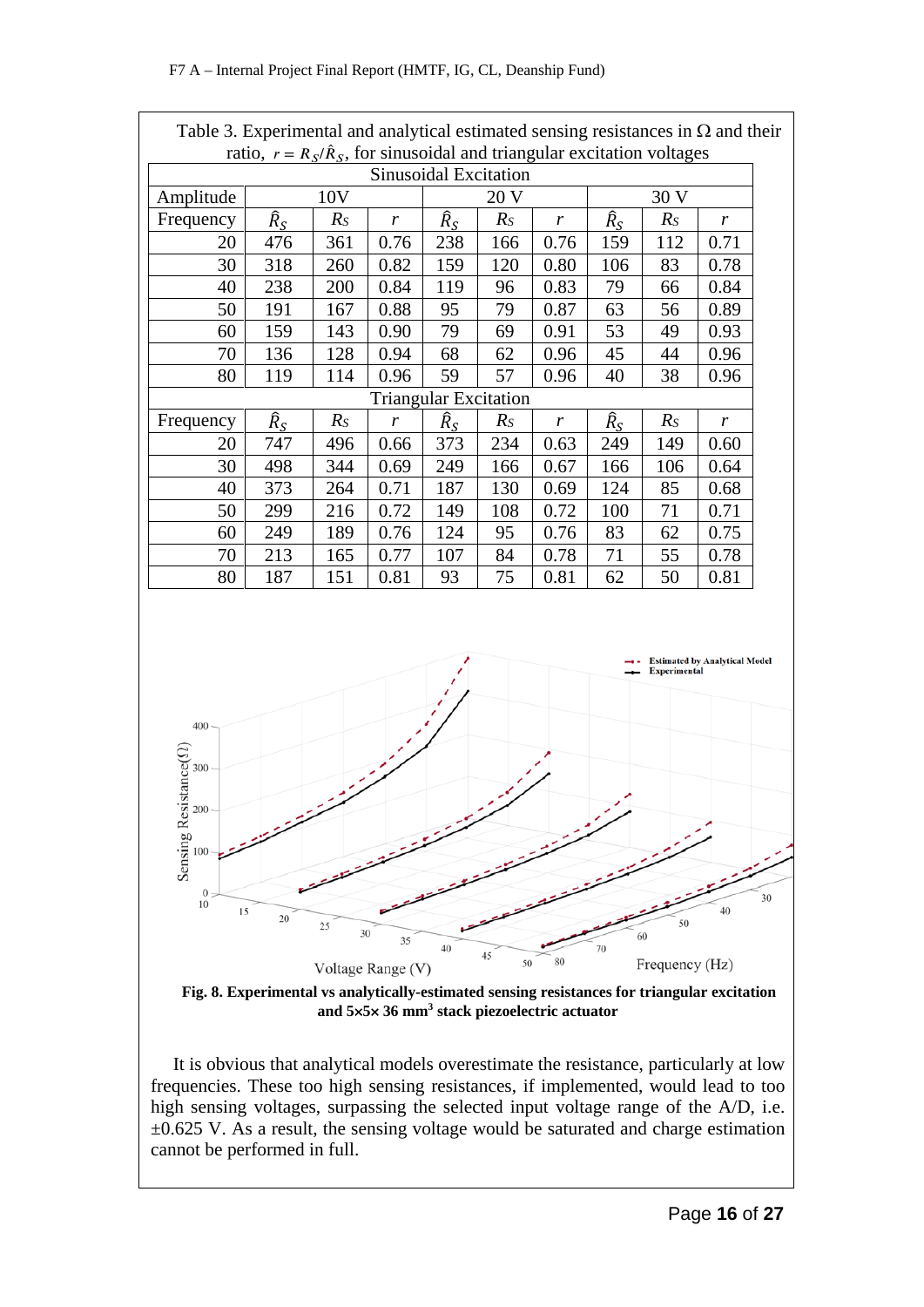# **7-2 Data-driven Approximators' Results**

The data driven methods listed in Table 4 were carried out with use of the data presented in Table 1, for  $5\times5\times10$  mm<sup>3</sup> stack piezoelectric actuator and sinusoidal excitation. 25, 5 and 5 data sets were used as modelling, validation and test data, respectively. Both modelling and validation data were used in averaging and cubic interpolation. Amongst the methods listed in Table 4, for 4 test data sets, efficient RBFN shows superiority and for one test data set exact RBFN excels.

Table 4. Estimated Sensing Resistances by Different Models versus Experimental Values, for sinusoidal excitation of a  $5\times5\times10$  mm<sup>3</sup> stack piezoelectric actuator

| Excitation                       |               |                     |                   | Estimated $R_S(\Omega)$  |                        |           |
|----------------------------------|---------------|---------------------|-------------------|--------------------------|------------------------|-----------|
| Voltage $(V)$                    | $R_S(\Omega)$ | Analytical<br>Model | <b>Exact RBFN</b> | Efficient<br><b>RBFN</b> | Cubic<br>Interpolation | Averaging |
| $5 \sin$<br>$(2\pi \times 70t)$  | 267.9         | 273.9               | 266.2             | 265.8                    | 275.7                  | 198.4     |
| $10 \sin$<br>$(2\pi \times 60t)$ | 142.5         | 158.8               | 150.8             | 147.7                    | 207.5                  | 182.5     |
| $20 \sin$<br>$(2\pi \times 50t)$ | 78.5          | 95.1                | 76.7              | 77.4                     | 81.2                   | 106.2     |
| $30 \sin$<br>$(2\pi\times 40t)$  | 66.4          | 79.3                | 67.9              | 65.2                     | 67.6                   | 75.8      |
| $40 \sin$<br>$(2\pi \times 30t)$ | 67.2          | 79.3                | 59.3              | 67.7                     | 70.2                   | 84.8      |

Table 5 compares the outputs of a FCC network (detailed in subsection 6-3) and the analytical model of section 4. The FCC netwrok were developed with use of the data presented in Table 1, for  $5\times5\times36$  mm<sup>3</sup> stack piezoelectric actuator and triangular excitation. 25 ,5 and 5 randomly selected data sets were used as modelling, validation and test data, respectively. Table 5 only includes five test data sets; as other 30 data sets have been used in development of the FCC network and match to this model extremely well.

Table 5. Sensing resistance approximation results for the analytical model and the FCC network for  $5\times5\times36$  mm<sup>3</sup> stack piezoelectric actuator and triangular excitation

|    |          |                | $\widehat{R}_{S}$ |                              | Relative Error% |                       |
|----|----------|----------------|-------------------|------------------------------|-----------------|-----------------------|
|    | $f$ (Hz) | R <sub>S</sub> | Analytical        | <b>FCC</b><br><b>Network</b> | Analytical      | <b>FCC</b><br>Network |
| 5  | 70       | 96.5           | 109.7             | 94.8                         | 13.7            | $-1.9$                |
| 10 | 20       | 141.2          | 192.0             | 137.3                        | 36.0            | $-2.8$                |
| 15 | 60       | 33.5           | 42.7              | 35.2                         | 27.3            | 5.0                   |
| 20 | 50       | 27.6           | 38.4              | 25.9                         | 39.1            | $-6.1$                |
| 25 | 40       | 26.0           | 38.4              | 22.6                         | 47.7            | $-13.1$               |

The FCC network obviously outperforms the analytical model.

So far, it can be concluded that data-driven models of RBFN and FCC can outperform analytical models and statistical methods of averaging and interpolation.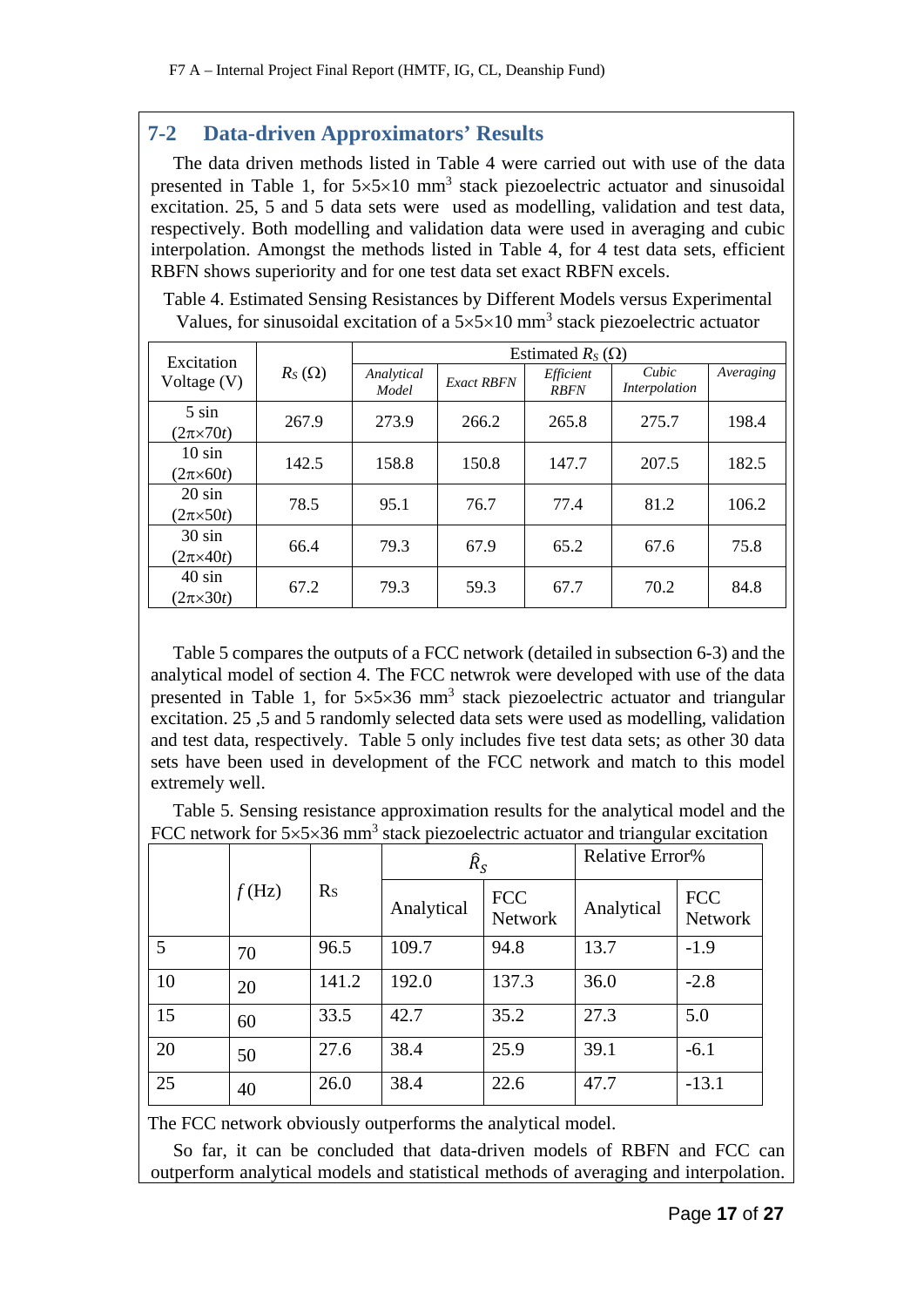Now, it is time to compare powerful data-driven models with each other. Table 6 presents the approximation performance for five data driven models detailed in section 6 . These models were developed with use of the data presented in Table 1, for 5×5×36 mm3 stack piezoelectric actuator and sinusoidal excitation. 36 ,6 and 6 randomly selected data sets were used as modelling, validation and test data, respectively. MAE and MSE stand for mean of absolute error and mean of squared error.

|                         | <b>MLP</b> | <b>FCC</b> | Fuzzy | <b>RBFN</b><br>Efficient | <b>RBFN</b><br>Exact | Linear |
|-------------------------|------------|------------|-------|--------------------------|----------------------|--------|
| <b>MAE</b>              | 0.623      | 1.386      | 2.652 | 1.537                    | 2.000                | 54.916 |
| <b>Bias</b>             | 0.127      | 1.265      | 0.370 | 1.070                    | $-1.081$             | 44.177 |
| Variance                | 0.555      | 2.020      | 11.44 | 1.792                    | 11.146               | 2682.8 |
| <b>MSE</b>              | 0.571      | 3.620      | 11.58 | 2.937                    | 12.315               | 4634.4 |
| Number of<br>Parameters | 21         | 23         | 56    | 37                       | 121                  |        |

| Table 5 Different selection criteria for different models to approximate the sensing                       |
|------------------------------------------------------------------------------------------------------------|
| resistance, for sinusoidal excitation of a $5\times5\times36$ mm <sup>3</sup> stack piezoelectric actuator |

With attention to Tables 3-5. Table 5 shows the superiority of MLPs, detailed in subsection 6-2, over all other methods. MLP not only presents the smallest approximation error, bias and variance, but also, it has the second smallest number of parameters, after highly imprecise linear model.

# **7-3 Overestimation Avoidance**

As detailed subsection 7-1, overestimation of the sensing resistor has a seriously damaging consequence, i.e. saturation of  $V_S$  (loss of  $V_S$  data at times); while, underestimation of *RS* only results in decrease of precision, because it causes the range of *VS* to be smaller than the smallest input range of A/D.

Assuming  $(\hat{R}_s - R_s)$  has a Gaussian distribution, there is 50% chance of overestimation for any unbiased approximator (with  $E=0$ ) [46]. (29) is suggested to be used to avoid overestimation of the sensing resistance (saturation of *VS* ).

$$
\hat{R}_{SP} = \hat{R}_S - E - 3\sigma \,,\tag{29}
$$

where *E* is the bias and  $\sigma$  is the standard deviation of approximation.  $\hat{R}_{SP}$  is practical approximated sensing resistance. According to [46], use of  $\hat{R}_{SP}$  instead of  $\hat{R}_{S}$  reduces the chance of overestimation of the sensing resistance to 1%.

## **Significance/Implications**

1- Formulation of design procedure for charge estimators of piezoelectric actuators with sensing resistor, CEPASR, as one of the most recent key techniques in position control of piezoelectric actuators. This, for the first time, resulted in a design guideline to minimise voltage drop with maintaining maximum precision.

2- Finding analytical and data-driven methods to approximate sensing resistor in CEPASR. Eight different data-driven was compared to the analytical methods, and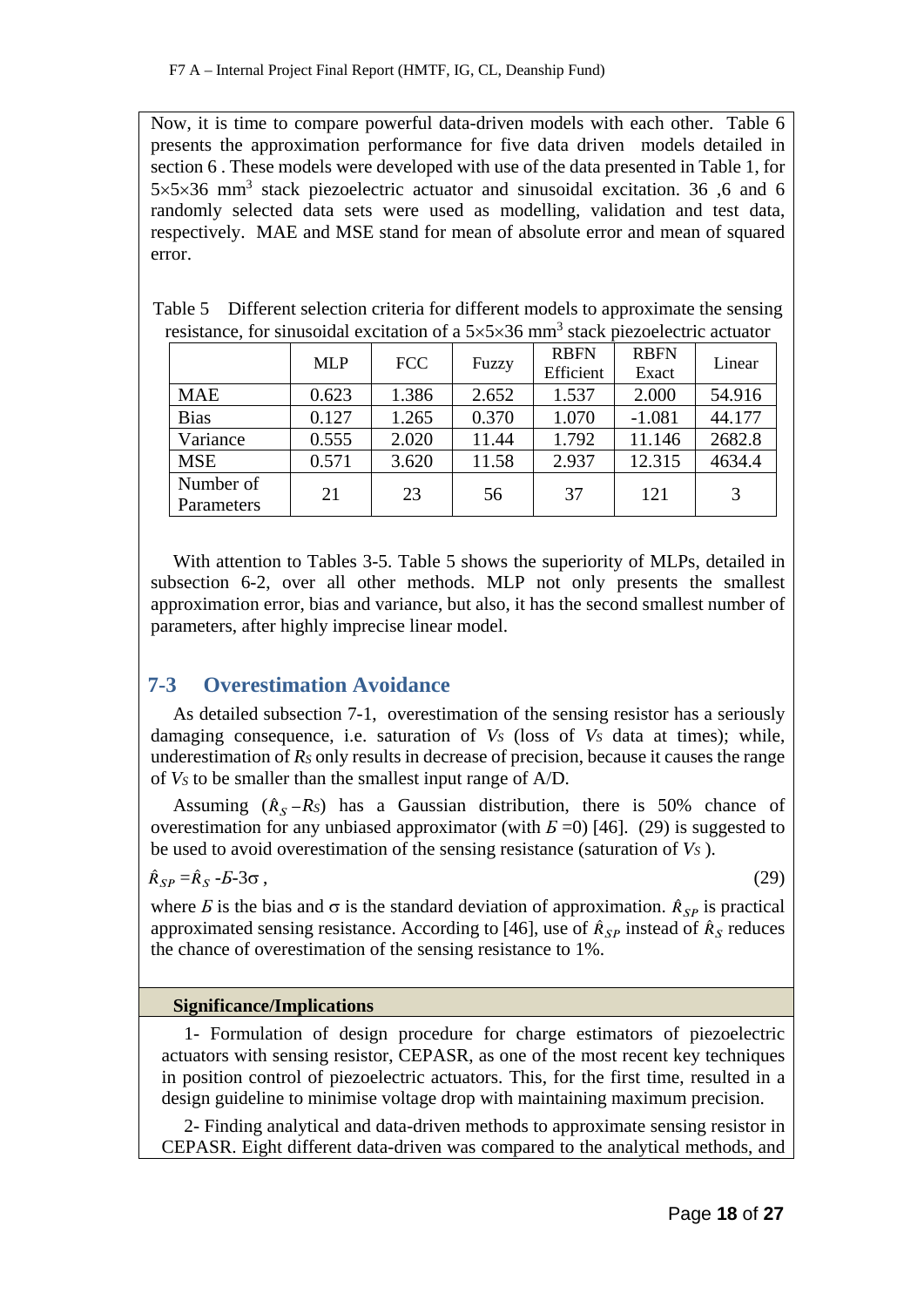multi-layer percepton (MLP) was found to be the best method to serve the aforementioned purpose.

#### **Publications**

### **Journal Papers**

[1] M. Mohammadzaheri, M. Emadi, M. Ghodsi, E. Jamshidi, I. Bahadur, A. Saleem, M. Zarog "A variable-resistance digital charge estimator for piezoelectric actuators: an alternative to maximise accuracy and curb voltage drop," Journal of Intelligent Material Systems and Structures, vol. 30, pp. 1699-1705, 2019.

[2] M. Mohammadzaheri, M. Emadi, M. Ghodsi, E. Jamshidi, I. Bahadur, M. Zarog, A. Saleem" Development of a charge estimator for piezoelectric actuators, a radial basis function approach," International Journal of Artificial Intelligence and Machine Learning (in press)

[3] M. Mohammadzaheri, H. Ziaiefar, M. Ghodsi, E. Jamshidi, I. Bahadur, M. Zarog, M. Emadi, P. Soltani "Adaptive charge estimation of piezoelectric actuators with a variable sensing resistor", Sensors and Actuators, Physical A, submitted.

## **Conference Papers**

[1] M. Mohammadzaheri, H. Ziaiefar;, M. Ghodsi, I. Bahadur;, M. Zarog, A. Saleem, M. Emadi "Adaptive Charge Estimation of Piezoelectric Actuators, a Radial Basis Function Approach," presented at the 20th International Conference on Research and Education in Mechatronics Wels, Austria, 23-24 May 2019.

[2] M. Mohammadzaheri, M. Emadi, H. Ziaiefar;, M. Ghodsi, I. Bahadur, M. Zarog " Data-driven modelling of engineering systems with small data, a comparative study of artificial intelligence techniques," presented at the 5th International Conference on Signal Processing and Intelligent Systems, Shahrood, Iran, 18-19 December 2019.

#### **Conclusions**

The target of this project was to design a precise sensorless nanopositioning system with use of piezoelectric actuators. Thus, expensive and troublesome position/displacement sensors should be replaced by precise position estimators. It is known, since 1980's, that for a wide operating area, charge of a piezoelectric actuator is proportional to its position. That is, a precise charge estimator can play the role of a displacement/position sensor. However, charge estimation of piezoelectric actuators has never been an easy task. This research made a major progress in this area.

The first practical charge estimator of piezoelectric actuators, for nanopositioning purposes, was introduced in 2006, with a capacitor in series with the actuator. However, in these systems, a large portion of the applied voltage is taken by the capacitor. This squandered voltage is called voltage drop. In 2010, with help of digital technology, a resistor (known as the sensing resistor) was suggested to replace the capacitor, and was shown to witness less voltage drop, compared to a an estimator with capacitor. However, all reported charge estimators of piezoelectric actuators with sensing resistor (CEPASRs) used a fixed instinctively chosen resistor for the entire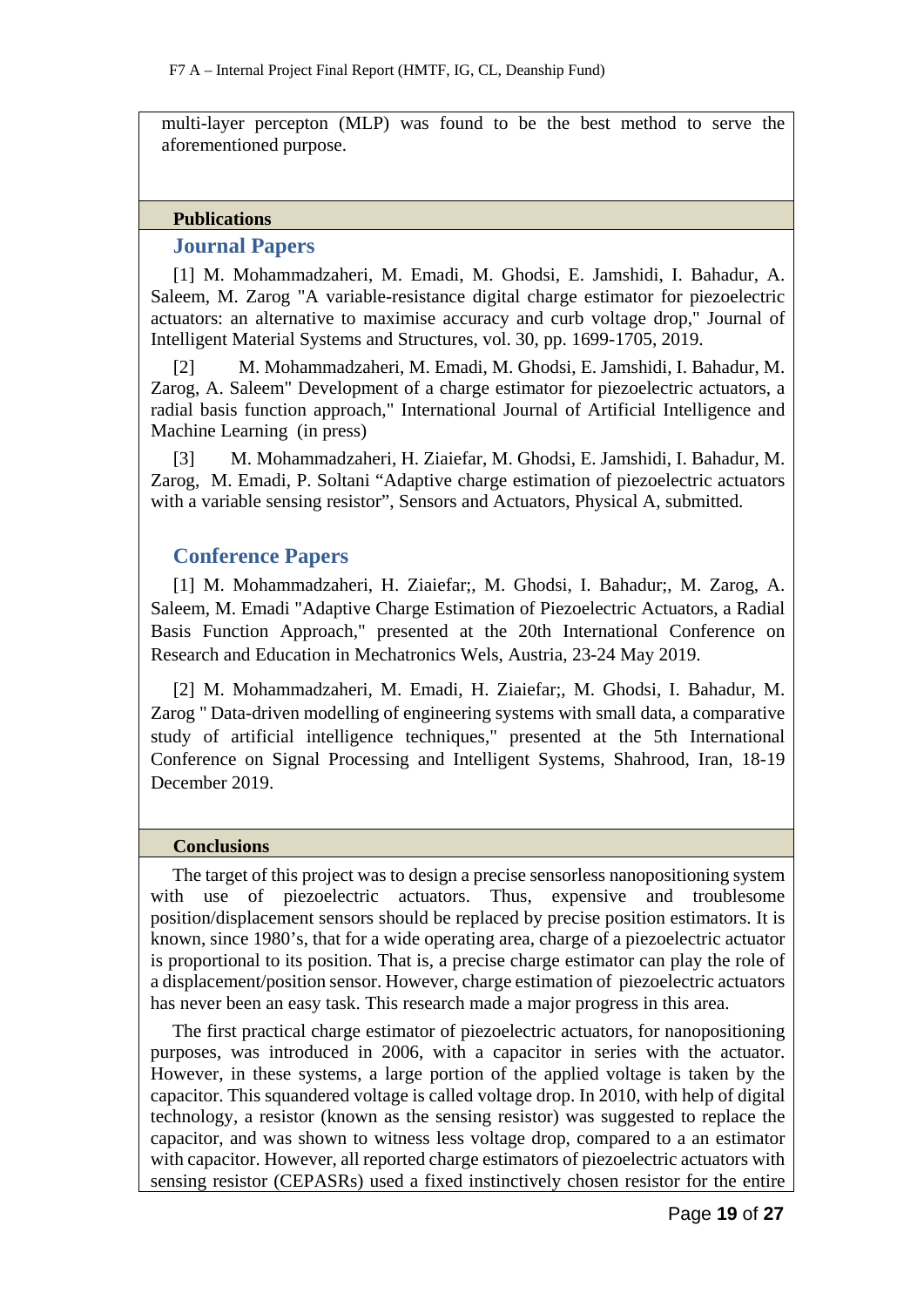operating area. The literature does not offer any clear selection method for the sensing resistor. In this research, first, a guideline for selection of sensing resistor was identified, and then, it was experimentally shown that a fixed resistor cannot meet the identified guideline for a wide operating area. Consequently, it was concluded that adaptive CEPASR with operation-condition-related resistor should be designed.

Design of an adaptive CEPASR requires algorithms to approximate the sensing resistor so that the aforesaid resistor selection guideline is met. An analytical method as well as eight data-driven methods were employed to tackle this approximation problem. Mutli Layer Perceptrion (MLP), a type of artificial neural networks, outperformed other methods and was selected. In addition, a formulae was suggested to produce practical sensing resistance with only 1% chance to be higher than the apt sensing resistance.

### **(E) Project Achievement**

List all the project objectives (as per the proposal) and what are the Achievements:

| No.            | <b>Objective/Milestone</b>                                                                                                                      | <b>Achievements</b> |
|----------------|-------------------------------------------------------------------------------------------------------------------------------------------------|---------------------|
|                | Setting up a Nanopositioning Research Lab at Sultan<br><b>Qaboos University</b>                                                                 | 100%                |
| $\overline{2}$ | Development of accurate position estimation<br>algorithms, implementable on inexpensive digital<br>devices                                      | 95%                 |
| 3              | Development of control systems, implementable on<br>inexpensive digital devices, to be used jointly with<br>the algorithms developed at stage 2 | 90%                 |

### **(F) Challenges**

**Unexpected Events:** *Please list and describe any unexpected events that occurred during the project that have negatively impacted your research.*

| <b>Description</b>         | <b>Impact</b>         | <b>Actions Taken</b> |
|----------------------------|-----------------------|----------------------|
| E.g. Equipment not arrived | Experiment reschedule | Project extended     |
|                            |                       |                      |
|                            |                       |                      |
|                            |                       |                      |
|                            |                       |                      |
|                            |                       |                      |

## **(G)Research Output**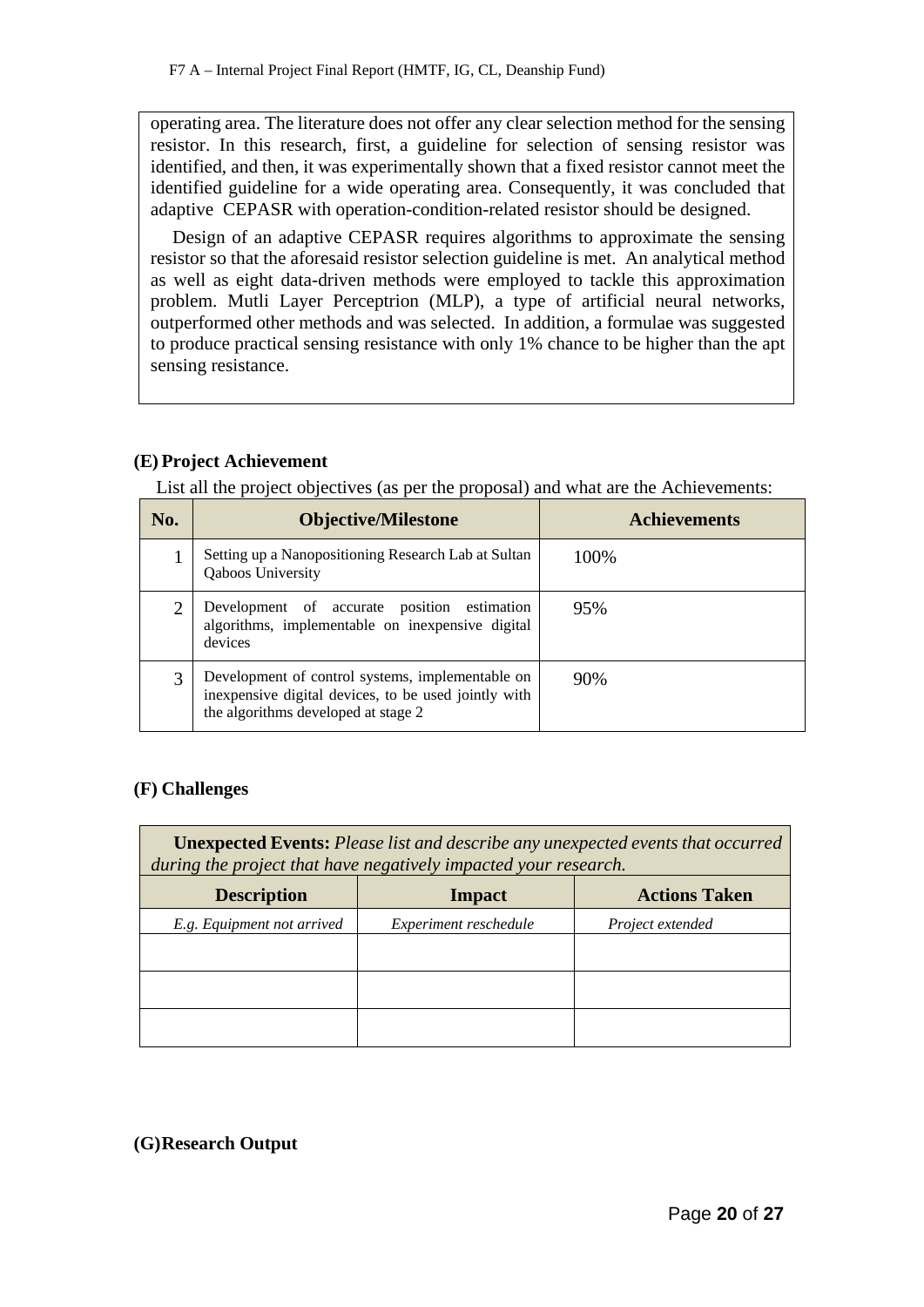| project.                                                                                                                                          | <b>Publications:</b> Please list all types of research publications that have arisen from the                                                                                       |                              |
|---------------------------------------------------------------------------------------------------------------------------------------------------|-------------------------------------------------------------------------------------------------------------------------------------------------------------------------------------|------------------------------|
| <b>Type of</b><br><b>Publication</b>                                                                                                              | <b>Status</b> (submitted/accepted/published)                                                                                                                                        | No. of<br><b>Publication</b> |
| Journal Paper                                                                                                                                     | 1 published, 1 accepted, 1 submitted                                                                                                                                                | 3                            |
| Conference Paper                                                                                                                                  | 1 published, 1 presented (in press)                                                                                                                                                 | $\mathbf 2$                  |
| <b>Book Chapter</b>                                                                                                                               |                                                                                                                                                                                     |                              |
| <b>Book</b>                                                                                                                                       |                                                                                                                                                                                     |                              |
| Other (please specify)                                                                                                                            |                                                                                                                                                                                     |                              |
| arisen from the project.                                                                                                                          | <b>Intellectual Property (IP):</b> Please list all types of intellectual properties that have                                                                                       |                              |
| <b>Type of IP</b>                                                                                                                                 | <b>Description</b>                                                                                                                                                                  |                              |
| Example:<br>(Patents.<br>machine, composition of matter, article<br>of manufacture, copyright, know-how,<br>new devices, chemical compound, etc.) | process,                                                                                                                                                                            |                              |
|                                                                                                                                                   | <b>Organization of Events:</b> Please list all types of events that have been organized as                                                                                          |                              |
| a result of the project. (If applicable)                                                                                                          |                                                                                                                                                                                     |                              |
| <b>Type of Event</b>                                                                                                                              | <b>Title of the event</b>                                                                                                                                                           | <b>Month/Year</b>            |
| Workshop                                                                                                                                          |                                                                                                                                                                                     |                              |
| Exhibition                                                                                                                                        |                                                                                                                                                                                     |                              |
| Conference/<br>Symposium                                                                                                                          |                                                                                                                                                                                     |                              |
| <b>Short Course</b>                                                                                                                               |                                                                                                                                                                                     |                              |
| Seminar                                                                                                                                           |                                                                                                                                                                                     |                              |
| Other (please specify)                                                                                                                            |                                                                                                                                                                                     |                              |
| (If applicable)                                                                                                                                   | <b>Dissemination to Professional Events and Society:</b> Please list all dissemination<br>that has occurred at professional events or for wider society as a result of the project. |                              |
| <b>Type of Event</b>                                                                                                                              | <b>Description</b>                                                                                                                                                                  | <b>Month/Year</b>            |
| Media                                                                                                                                             |                                                                                                                                                                                     |                              |
| <b>Public Presentation</b>                                                                                                                        |                                                                                                                                                                                     |                              |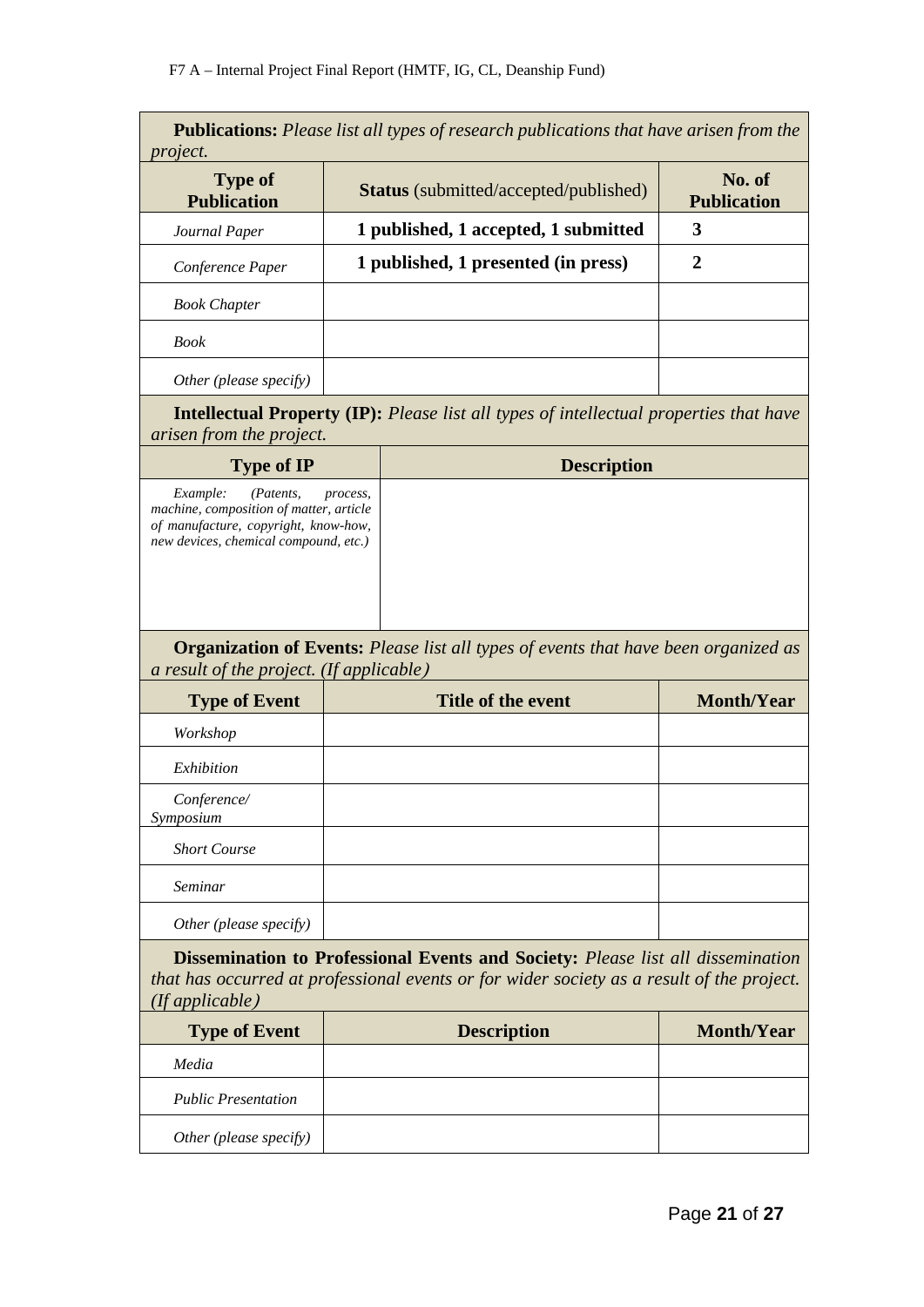| <b>Deliverables to Beneficiaries:</b> Please list all deliverables that have arisen as a result<br>of the project. (If applicable) |                    |  |
|------------------------------------------------------------------------------------------------------------------------------------|--------------------|--|
| <b>Beneficiary</b>                                                                                                                 | <b>Deliverable</b> |  |
|                                                                                                                                    |                    |  |
|                                                                                                                                    |                    |  |

#### **(H)Research Collaboration**

Please list all collaborations you have had with local/international institutions on personal or official levels as a result of the project. (*If applicable*)

| <b>Type of Collaboration (co-</b><br>publications, co-funding, etc.) | <b>Collaborator</b><br>(Person's<br><b>Name/Organization/Country)</b> |  |  |
|----------------------------------------------------------------------|-----------------------------------------------------------------------|--|--|
| (e.g. co-publications of peer review)<br>journal paper)              | [Name], [Organization], [Country]                                     |  |  |
|                                                                      |                                                                       |  |  |

### **(I) Declaration**

 $\mathbf{r}$ 

| I declare all information in this report is correct. |  |  |  |  |
|------------------------------------------------------|--|--|--|--|
|                                                      |  |  |  |  |

| <b>Principal Investigator</b> |                   |
|-------------------------------|-------------------|
| Name: Morteza Mohammadzaheri  | Signature & Date: |

### **(J) Approvals**

*For College Research Committee (CRC)/Research Center Committee (RCC) only*

| <b>Decision</b>        | College Research Committee (CRC)/Research Center Committee (RCC) |
|------------------------|------------------------------------------------------------------|
| <b>Report Approved</b> | Revise the Report                                                |
| <b>Comments:</b>       |                                                                  |
| Name:                  | <b>Signature &amp; Stamp:</b>                                    |
| <b>Position:</b>       | Date:                                                            |

*Note: If the report needs revision, the principal investigator should revise the report and resubmit it to the committee.*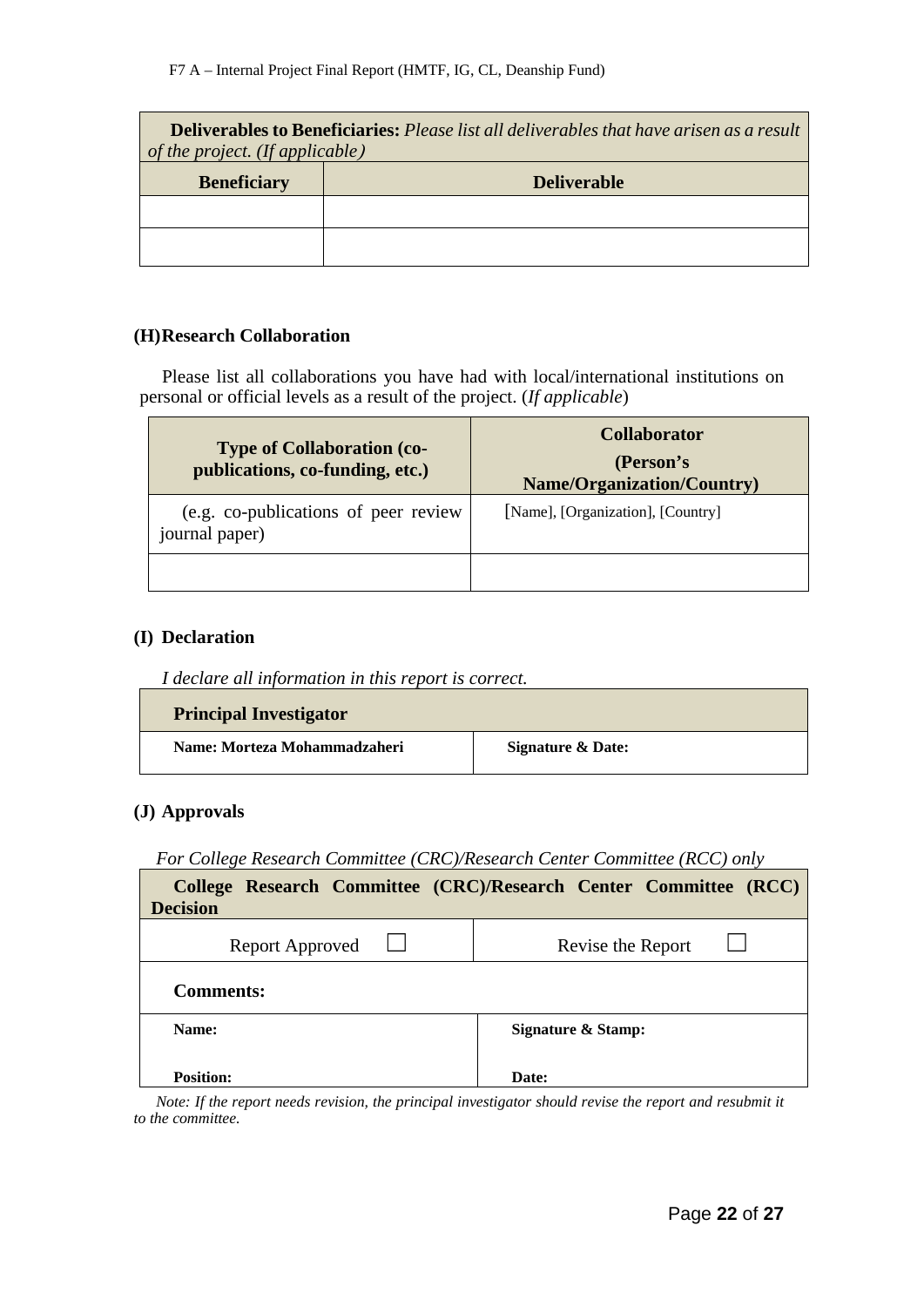| For Research Department only |  |
|------------------------------|--|
|------------------------------|--|

| <b>Research Department Approval</b> |                               |
|-------------------------------------|-------------------------------|
| Name:                               | <b>Signature &amp; Stamp:</b> |
| <b>Position:</b>                    | Date:                         |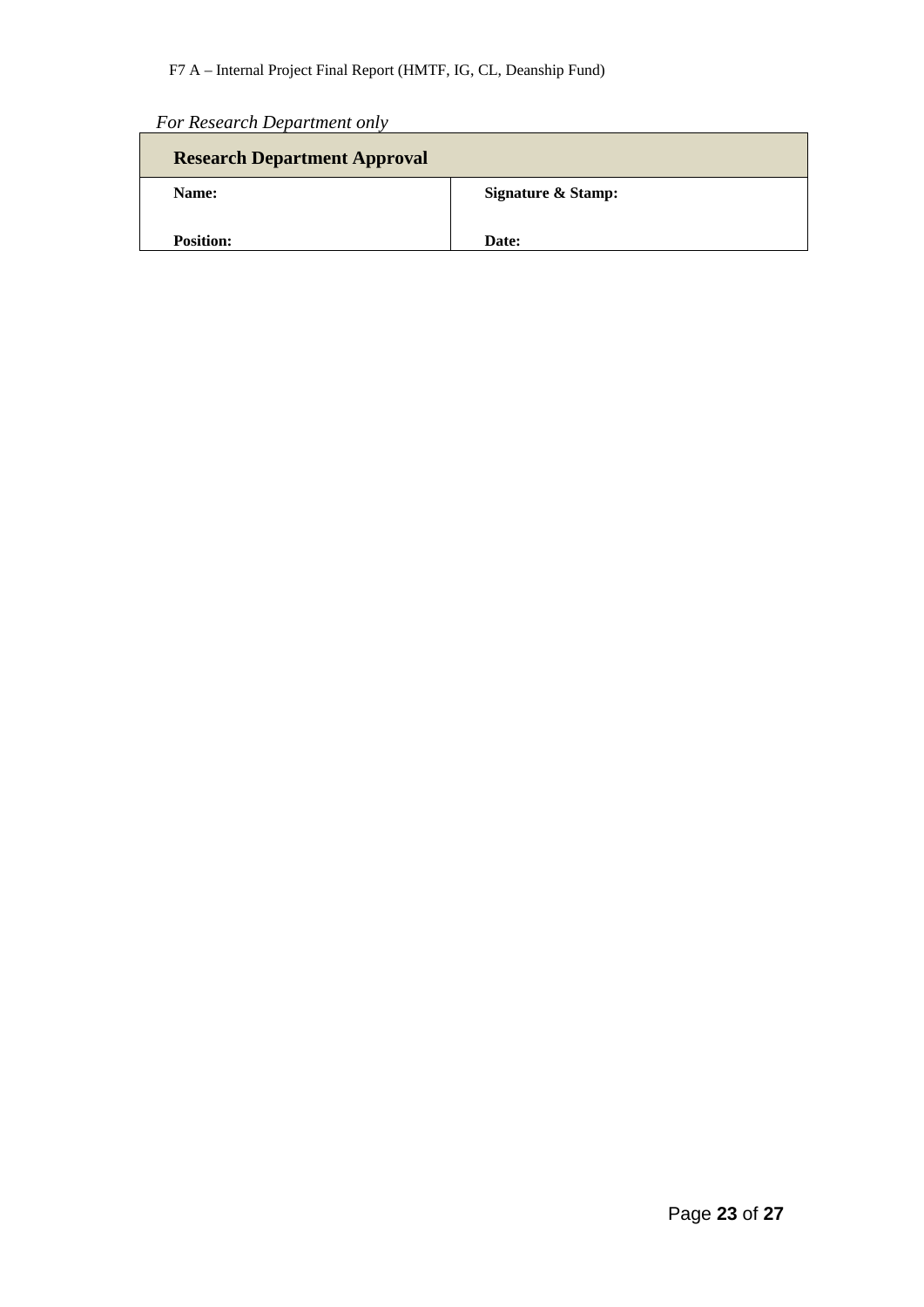### *References*

- [1] G. M. Clayton, S. Tien, K. K. Leang, Q. Zou, and S. Devasia, "A review of feedforward control approaches in nanopositioning for high-speed SPM," *Journal of Dynamic Systems, Measurement, and Control,* vol. 131, p. 061101, 2009.
- [2] Y. H. Teh, "Labview Based Pid Algorithm Development for Z Motion Control in Atomic Force Microscopy," UTAR, 2015.
- [3] X. Li and C. C. Cheah, "Robotic cell manipulation using optical tweezers with unknown trapping stiffness and limited fov," *IEEE/ASME Transactions on Mechatronics,* vol. 20, pp. 1624-1632, 2015.
- [4] S. Saedi, A. Mirbagheri, A. Jafari, and F. Farahmand, "A local hybrid actuator for robotic surgery instruments," *International Journal of Biomechatronics and Biomedical Robotics 33,* vol. 3, pp. 100-105, 2014.
- [5] H. Tang, Z. Zeng, J. Gao, and X. Zhang, "A flexible parallel nanopositioner for large-stroke micro/nano machining," in *International Conference on Manipulation, Manufacturing and Measurement on the Nanoscale (3M-NANO)*, 2015, pp. 107-110.
- [6] V. Protopopov, "Beam Alignment and Positioning Techniques," in *Practical Opto-Electronics*, ed: Springer, 2014, pp. 309-334.
- [7] M. Ghodsi, A. Saleem, A. Özer, I. Bahadur, K. Alam, A. Al-Yahmadi*, et al.*, "Elimination of thermal instability in precise positioning of Galfenol actuators," in *Behavior and Mechanics of Multifunctional Materials and Composites* 2016, p. 980008.
- [8] L. Díaz Pérez, M. Torralba Gracia, J. Albajez García, and J. Yagüe Fabra, "One-Dimensional Control System for a Linear Motor of a Two-Dimensional Nanopositioning Stage Using Commercial Control Hardware," *Micromachines,*  vol. 9, p. 421, 2018.
- [9] M. Mohammadzaheri and A. AlQallaf, "Nanopositioning systems with piezoelectric actuators, current state and future perspective," *Science of Advanced Materials,* vol. 9, pp. 1071-1080, 2017.
- [10] S. O. R. Moheimani, "Invited Review Article: Accurate and fast nanopositioning with piezoelectric tube scanners: Emerging trends and future challenges," *Review of Scientific Instruments,* vol. 79, Jul 2008.
- [11] N. Miri, M. Mohammadzaheri, and L. Chen, "An enhanced physics-based model to estimate the displacement of piezoelectric actuators," *Journal of Intelligent Material Systems and Structures,* p. 1045389X14546648, 2014.
- [12] M. Bazghaleh, M. Mohammadzaheri, S. Grainger, B. Cazzolato, and T. F. Lu, "A new hybrid method for sensorless control of piezoelectric actuators," *Sensors and Actuators A: Physical,* vol. 194, pp. 25-30, 2013.
- [13] M. Mohammadzaheri, R. Tafreshi, M. Mohammad-khorasani, M. Bazghaleh, and S. Grainger, "Evaluation of the induced voltage in driven electrodes of piezoelectric tube actuators for sensorless nanopositioning," in *IEEE 8th GCC Conference and Exhibition* 2015, pp. 1-5.
- [14] M. Bazghaleh, S. Grainger, and M. Mohammadzaheri, "A review of charge methods for driving piezoelectric actuators," *Journal of Intelligent Material Systems and Structures,* vol. 29, pp. 2096-2104, 2018.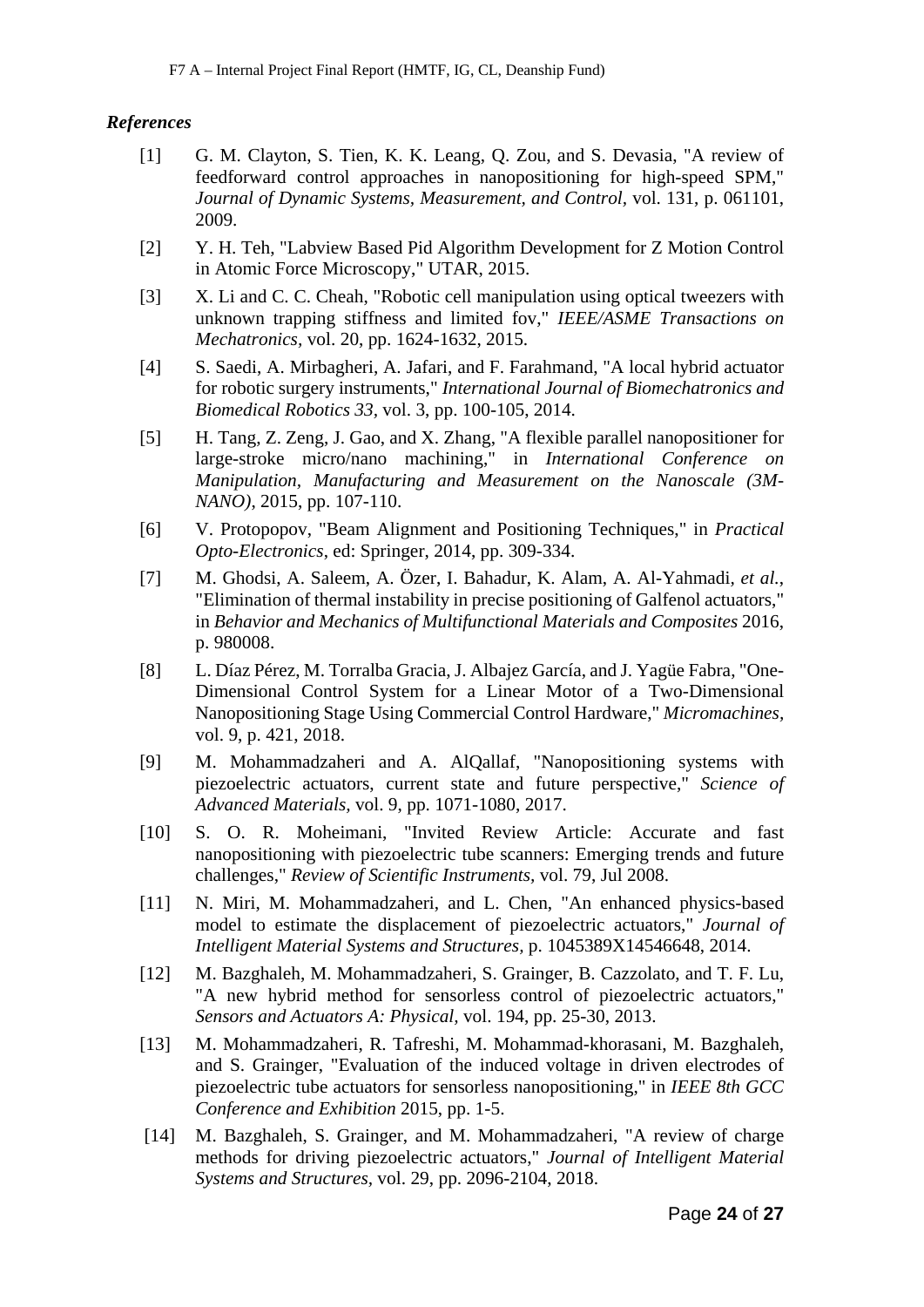- [15] H. Ahmadpour, M. Mohammadzaheri, M. Emadi, V. Ghods, D. Mehrabi, and R. Tafreshi, "Neural Modelling of a Piezoelectric Actuator Inspired by the Presiach Approach," presented at the International Conference on Artificial Intelligence, Energy and Manufacturing Engineering Dubai, UAE, 2015.
- [16] D. An, H. Li, Y. Xu, and L. Zhang, "Compensation of Hysteresis on Piezoelectric Actuators Based on Tripartite PI Model," *Micromachines,* vol. 9, p. 44, 2018.
- [17] R. Barrett and C. Quate, "Optical scan-correction system applied to atomic force microscopy," *Review of Scientific Instruments,* vol. 62, pp. 1393-1399, 1991.
- [18] K. A. Yi and R. J. Veillette, "A charge controller for linear operation of a piezoelectric stack actuator," *IEEE Transactions on Control Systems Technology,* vol. 13, pp. 517-526, 2005.
- [19] M. Bazghaleh, S. Grainger, B. Cazzolato, and T.-f. Lu, "An innovative digital charge amplifier to reduce hysteresis in piezoelectric actuators," presented at the Australian Robotics and Automation Association (ACRA), Brisbane, Australia, 2010.
- [20] J. Minase, T. F. Lu, B. Cazzolato, and S. Grainger, "A review, supported by experimental results, of voltage, charge and capacitor insertion method for driving piezoelectric actuators," *Precision Engineering,* vol. 34, pp. 692-700, 2010.
- [21] M. Bazghaleh, S. Grainger, M. Mohammadzaheri, B. Cazzolato, and T. Lu, "A digital charge amplifier for hysteresis elimination in piezoelectric actuators," *Smart Materials and Structures,* vol. 22, p. 075016, 2013.
- [22] C. Yang, C. Li, and J. Zhao, "A Nonlinear Charge Controller With Tunable Precision for Highly Linear Operation of Piezoelectric Stack Actuators," *IEEE Transactions on Industrial Electronics,* vol. 64, pp. 8618-8625, 2017.
- [23] S.-T. Liu, J.-Y. Yen, and F.-C. Wang, "Compensation for the Residual Error of the Voltage Drive of the Charge Control of a Piezoelectric Actuator," *Journal of Dynamic Systems, Measurement, and Control,* vol. 140, pp. 1-9, 2018.
- [24] M. Mohammadzaheri, M. Emadi, M. Ghodsi, E. Jamshidi, I. Bahadur, A. Saleem*, et al.*, "A variable-resistance digital charge estimator for piezoelectric actuators: An alternative to maximise accuracy and curb voltage drop," *Journal of Intelligent Material Systems and Structures,* vol. 30, pp. 1699-1705, 2019.
- [25] M. Bazghaleh, S. Grainger, M. Mohammadzaheri, B. Cazzolato, and T.-F. Lu, "A novel digital charge-based displacement estimator for sensorless control of a grounded-load piezoelectric tube actuator," *Sensors and Actuators A: Physical,* vol. 198, pp. 91-98, 2013.
- [26] M. Bazghaleh, S. Grainger, M. Mohammadzaheri, B. Cazzolato, and T.-F. Lu, "A novel digital charge-based displacement estimator for sensorless control of a grounded-load piezoelectric tube actuator," *Sensors and Actuators A: Physical,* 2013.
- [27] N. Gray, "ABCs of ADCs," N. Semiconductor, Ed., ed, 2006.
- [28] PiezoDrive. (2018). *PiezoDrive Products*. Available: <https://www.piezodrive.com/>
- [29] M. Mohammadzaheri, L. Chen, A. Ghaffari, and J. Willison, "A combination of linear and nonlinear activation functions in neural networks for modeling a de-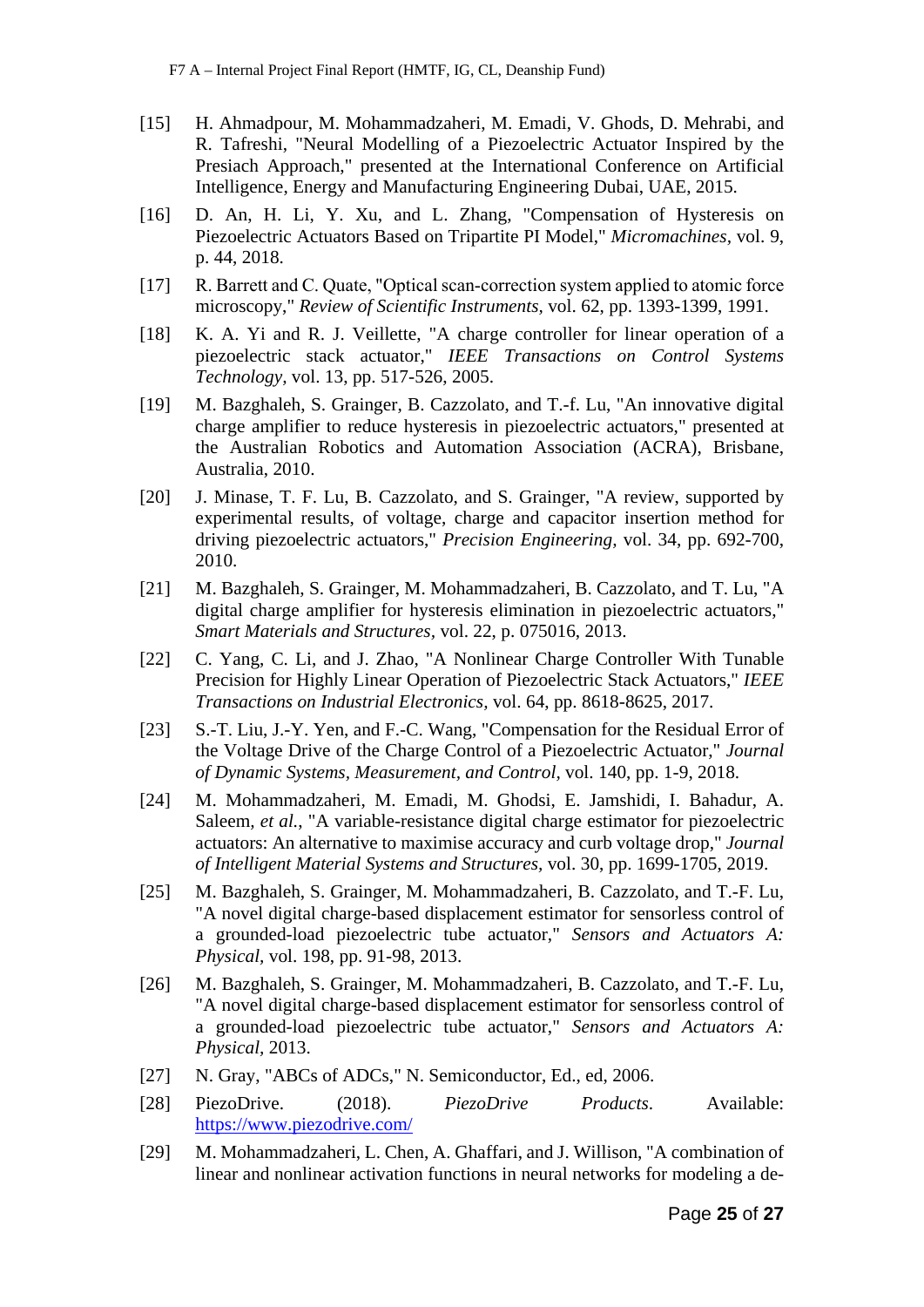superheater," *Simulation Modelling Practice and Theory,* vol. 17, pp. 398-407, 2009.

- [30] S. Haykin, *Neural Networks A Comprehensive Introduction*. New York, USA: Prentice Hall, New Jersey, 1999.
- [31] M. Mohammadzaheri, R. Tafreshi, Z. Khan, M. Ghodsi, M. Franchek, and K. Grigoriadis, "Modelling of petroleum multiphase flow in electrical submersible pumps with shallow artificial neural networks," *Ships and Offshore Structures,*  pp. 1-10, 2019.
- [32] M. Mohammadzaheri, A. Mirsepahi, O. Asef-afshar, and H. Koohi, "Neurofuzzy modeling of superheating system of a steam power plant," *Applied Math. Sci,* vol. 1, pp. 2091-2099, 2007.
- [33] G. C. Cawley and N. L. Talbot, "On over-fitting in model selection and subsequent selection bias in performance evaluation," *Journal of Machine Learning Research,* vol. 11, pp. 2079-2107, 2010.
- [34] M. Mohammadzaheri, M. Ghodsi, and A. AlQallaf, "Estimate of the head of the head produced by electrical submeersible pumps on gaseous petroleum fluids, a radial basis function network approach," *International Journal of Artificial Intelligence and Applications,* vol. 9, pp. 53-62, 2018.
- [35] A. Lendasse, V. Wertz, and M. Verleysen, "Model selection with crossvalidations and bootstraps—application to time series prediction with RBFN models," *Artificial Neural Networks and Neural Information Processing— ICANN/ICONIP 2003,* pp. 174-174, 2003.
- [36] T. P. Chen, H. Chen, and R. W. Liu, "Approximation capability in C(R<sup>-</sup>N) by multilayer feedforward networks and related problems," *IEEE Transactions on Neural Networks,* vol. 6, pp. 25-30, Jan 1995.
- [37] M. Mohammadzaheri, L. Chen, and S. Grainger, "A critical review of the most popular types of neuro control," *Asian Journal of Control,* vol. 16, pp. 1-11, 2012.
- [38] M. Mohammadzaheri and L. Chen, "Intelligent predictive control of a model helicopter's yaw angle," *Asian Journal of Control,* vol. 12, pp. 667-679, 2010.
- [39] D. Hunter, H. Yu, M. S. Pukish III, J. Kolbusz, and B. M. Wilamowski, "Selection of proper neural network sizes and architectures—A comparative study," *IEEE Transactions on Industrial Informatics,* vol. 8, pp. 228-240, 2012.
- [40] M. Ahmadpour, W. L. Yue, and M. Mohammadzaheri, "Neuro-fuzzy Modelling of Workers Trip Production," in *32nd Australasian Transport Research Forum, ATRF 2009*, 2009.
- [41] M. Mohammadzaheri, A. Firoozfar, D. Mehrabi, and M. Emadi, "A Fuzzy Virtual Temperature Sensor for an Irradiative Enclosure," in *ICTEA: International Conference on Thermal Engineering*, 2017.
- [42] H. Ying, *General Takagi-Sugeno fuzzy systems are universal approximators*, 1998.
- [43] M. Mohammadzaheri, S. Grainger, and M. Bazghaleh, "Fuzzy modeling of a piezoelectric actuator," *International Journal of Precision Engineering and Manufacturing,* vol. 13, pp. 663-670, 2012.
- [44] J. Park and I. W. Sandberg, "Approximation and radial-basis-function networks," *Neural computation,* vol. 5, pp. 305-316, 1993.